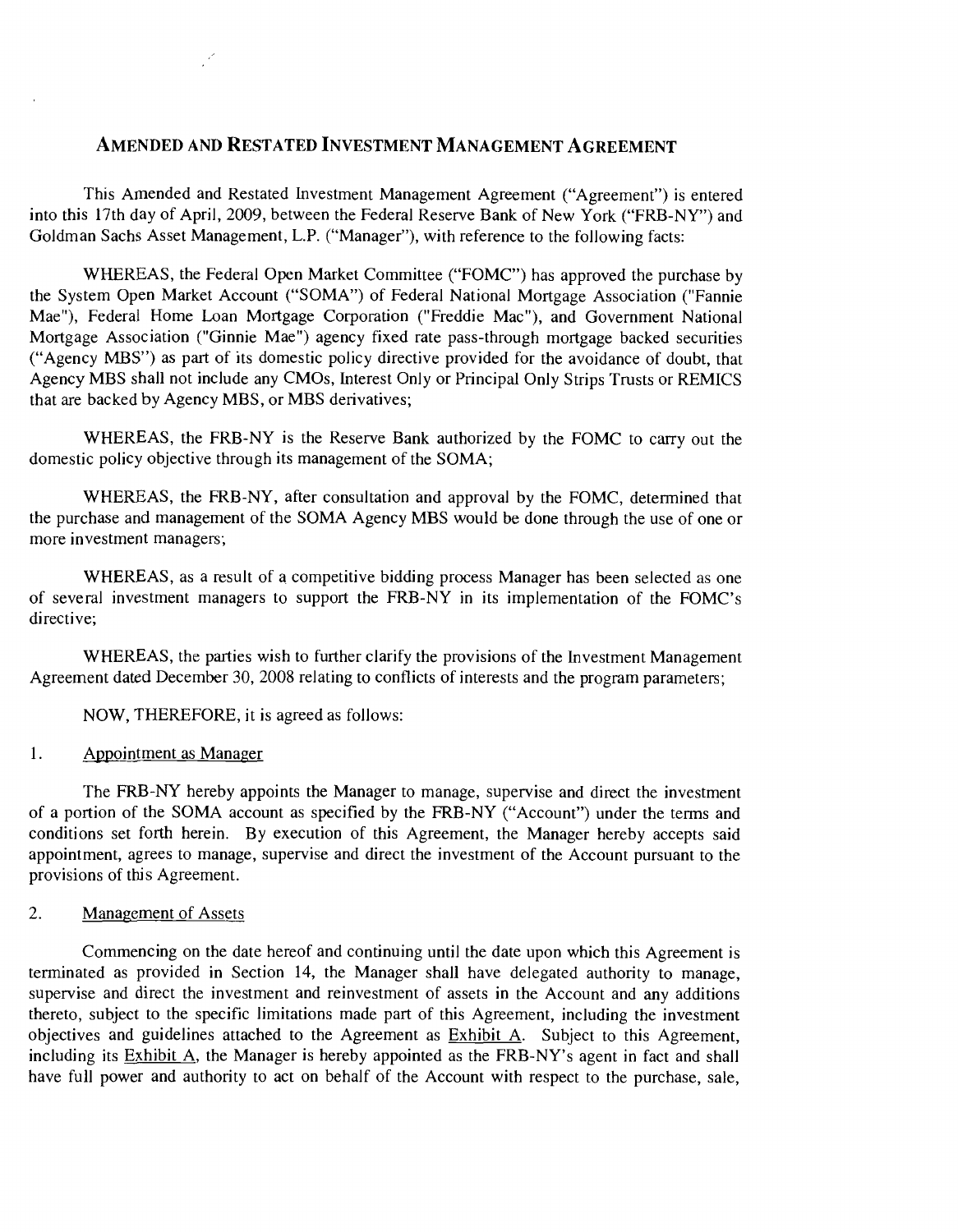exchange, conversion or other transactions in any and all stocks, bonds, other securities, or cash held for investment subject to the Agreement.

The Manager further shall have authority to instruct the custodian bank duly appointed by the FRB-NY ("Custodian") to: (i) pay cash for securities and other property delivered to the Custodian for the Account, (ii) deliver or accept delivery of, upon receipt of payment or payment upon receipt of, securities and other property purchased or sold in the Account, and (iii) deposit margin or collateral which shall include the transfer of money, securities or other property to the extent necessary to meet the obligations of the Account with respect to any investments made pursuant to the investment policies and guidelines attached hereto as Exhibit A. The Manager shall not act as custodian of the assets held in the Account. No cash or securities due to or held for the Account shall be paid or delivered to the Manager.

Except as expressly provided in this Agreement, the investment authority granted to the Manager shall include the sole authority to exercise whatever powers the FRB-NY may possess with respect to any of the assets held in the Account, including, but not limited to, the right to vote proxies, the power to exercise rights, options, warrants, conversion privileges, and redemption privileges, and to tender securities pursuant to a tender offer. The Manager shall not incur any liability to FRB-NY by reason of exercising or failing to exercise the powers set out in this paragraph in the absence of its gross negligence, willful misconduct or bad faith. The Manager shall review, evaluate and make a determination with respect to such actions, in good faith, as they arise. When exercising this authority, the Manager will be guided by this Agreement.

FRB-NY shall execute such documents, including without limitation the powers of attorney attached hereto as **Exhibit B** confirming the appointment of Manager as investment manager, as may be required to evidence the powers, duties and responsibilities delegated hereby. In no event shall Exhibit B be read to confer any greater authority on Manager than is set forth in the Agreement and any amendments hereto. For the avoidance of doubt, unless otherwise agreed, the Manager shall not execute officer certificates on behalf of the FRB-NY.

#### 3. Servicing and Administration of Assets Under Management.

The Manager and its Affiliates (as defined in Rulel2b-2 promulgated under the Securities Exchange Act of 1934, as amended) shall in no event be responsible in any way for the mechanics of payment or collection of principal, interest, dividends or other amounts due on any assets included in the Account. The Manager is not responsible for the servicing or administration of any assets included in the Account.

Upon request, the Manager shall provide advice to the FRB-NY with respect to residential loan modification and servicing policies and, if requested, will assist the FRB-NY in its efforts to influence the residential loan modification and servicing policies of the servicers of the residential mortgage loans backing the Agency MBS in connection with managing the Account. FRB-NY acknowledges the foregoing provision shall not require Manager to allocate personnel beyond those identified on Exhibit F.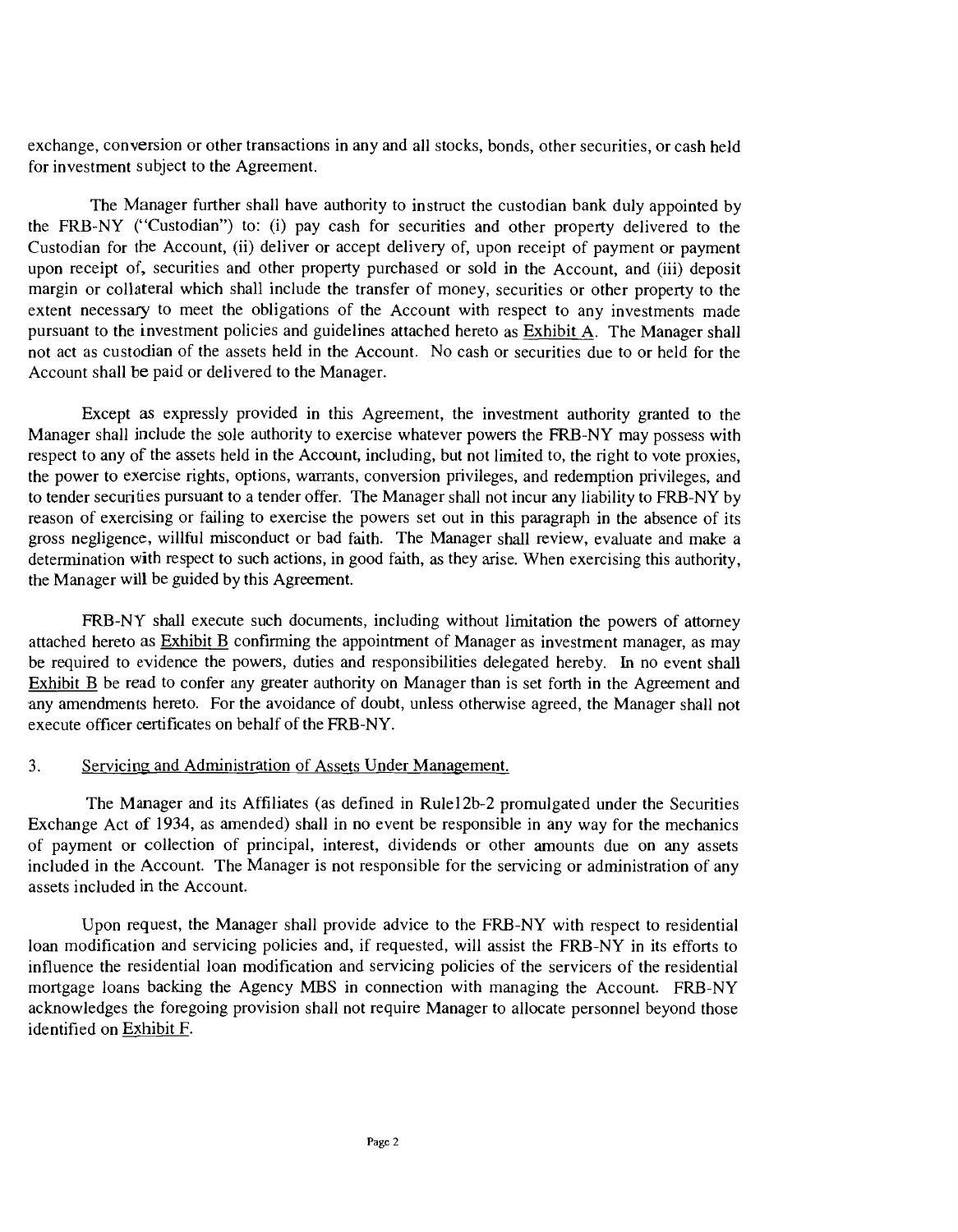#### $\overline{4}$ Use of Affiliates and Third Parties

Except as provided in the Manager's policy with respect to management of the Account, which policy is attached hereto as  $\frac{Exhibit G}{G}$  (the "FRB-NY Policy"), the Manager may not delegate portfolio management or administrative duties, including back office operations or proxy voting services, to its Affiliates or any third party agent without the express written consent of the FRB-NY which consent may be withheld for any reason. In addition to the requirements in Section 16, if the FRB-NY consents to the use of an Affiliate or third party agent, the Manager shall remain liable as if such services were provided directly. Moreover, no additional fees shall be imposed for such services.

#### $5<sub>1</sub>$ Investment Guidelines

The investment guidelines established by FRB-NY as of the date of this Agreement are set forth on Exhibit A, as such exhibit may be amended from time to time in accordance with Section 28 (the "Investment Guidelines"). The Manager is authorized on behalf of the Account to (i) enter into agreements and execute any documents required or deemed advisable to make investments or dispositions pursuant to the Investment Guidelines, which shall include any market and/or industry standard documentation and the standard representations contained therein; and (ii) acknowledge the receipt of brokers' risk disclosure statements, electronic trading disclosure statements and 'similar disclosures.

The Manager shall be entitled to rely upon oral and written clarifications, supplements guidance and modifications to the Investment Guidelines from persons designated as representatives of the FRB-NY in Exhibit E attached hereto and make reasonable interpretations thereof. The FRB-NY understands and agrees that the Manager does not guarantee or represent that any investment objectives will be achieved.

The Manager shall not engage in securities lending transactions on behalf of the Account. If the Custodian enters into securities lending transactions on behalf of the FRB-NY, the FRB-NY or the Custodian shall be responsible for ensuring that the securities or other assets in the Account are available for sale at all times. The Manager shall not be liable for any loss resulting from the saie by the Manager of a security that is not available in the Account for settlement as a result of such securities lending transactions.

The FRB-NY will establish a policy for managing counterparty credit exposure arising from the forward settlement of Agency MBS trades undertaken for the Account, and will communicate such policy to the Manager and the other managers providing investment management services to the FRB-NY in respect of Agency MBS. The Manager will be responsible for adhering to the policy, as amended from time to time by the FRB-NY, in respect of the forward settlements that it undertakes on behalf of the Account. The FRB-NY shall direct the Manager as to actions to undertake in the event of a counterparty failure. The FRB-NY may direct the Manager to obtain collateral on behalf of the Account as margin for forward exposure from time to time, and, if the FRB-NY so directs the Manager, the FRB-NY shall specify the form of documentation and procedures for such exercise.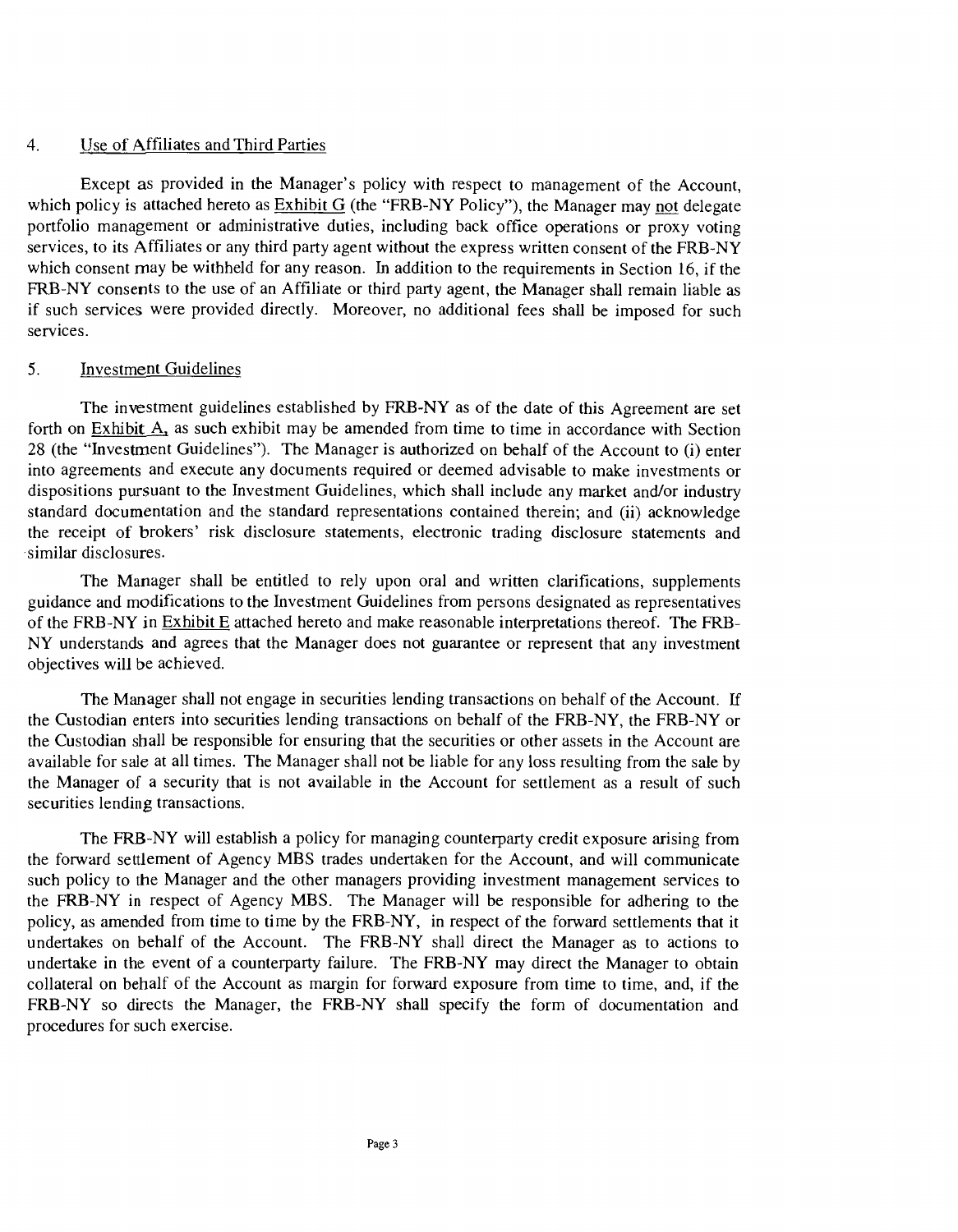#### 6. Title and Use of Custodian Bank

Title to all investments shall be held in the name of the SOMA, provided that for convenience in buying, selling and exchanging securities (stocks, bonds, commercial paper, etc.), title to such securities may be held in the name of the Custodian, or its nominee. All cash and the indicia of ownership of all other investments shall be held by the Custodian. Sole responsibility for physical possession and safekeeping of the assets in the Account shall rest with the Custodian. The Manager shall not be liable for any act or omission of the Custodian.

The Manager shall deliver to the Custodian such information, authorizations and documentation as the Custodian shall reasonably request in order to discharge the Custodian's duties with respect to the Account. The FRB-NY shall instruct the Custodian to (a) provide the Manager with periodic information concerning the status of the Account as reasonably requested by the Manager; (b) carry out all investment transactions as may be directed by the Manager; and (c) confirm all completed transactions, in writing, to the Manager. Absent the consent of the FRB-NY, to the extent that it is within the control of the Manager, the Manager shall communicate trade instructions to the Custodian in a commercially reasonable and secure manner to the extent otherwise used by the Manager in its business. Use of Tradeweb, SWIFT, or Bloomberg are acceptable means of communicating trade instructions.

#### $7.$ Use of Broker

The Manager shall only trade with brokers or dealers who are listed on Exhibit C, which may be amended from time to time by the FRB-NY. The Manager shall not be liable for any act or omission of any brokerage firm or firms listed on Exhibit C (in effect at the time the Manager initiates a trade or other transaction with such brokerage firm or firms).

FRB-NY hereby delegates to the Manager sole and exclusive authority to determine through which broker dealers on Exhibit C transactions for the Account will be made. The Manager will determine the rate or rates, if any, to be paid for execution services. The Manager agrees that it will seek to buy and sell assets through such intermediaries as, in the Manager's judgment, shall offer the best execution of the brokers or dealers on **Exhibit C**. The Manager, in seeking to obtain best execution of Account transactions, may consider the quality and reliability of execution services, as well as research and investment information provided by brokers or dealers. Accordingly, the Manager's selection of a broker or dealer for transactions may take into account all relevant factors, including (i) price, (ii) the broker's or dealer's facilities, reliability and financial responsibility, (iii) the broker's or dealer's ability to maintain confidentiality and avoid disruption of the marketplace, (iv) the broker's or dealer's ability and willingness to commit capital and handle large transactions, (y) the level of compensation charged by the broker or dealer, (vi) the broker's or dealer's recordkeeping capabilities and (vii) the research related to the Account provided by such broker or dealer to the Manager (collectively, "Research"), notwithstanding that the Account may not be the exclusive beneficiary of such Research.

#### 8. Access to Records and Documents

Books and Records The Manager shall maintain appropriate books of account and records relating to services performed hereunder including appropriate documentation of issues arising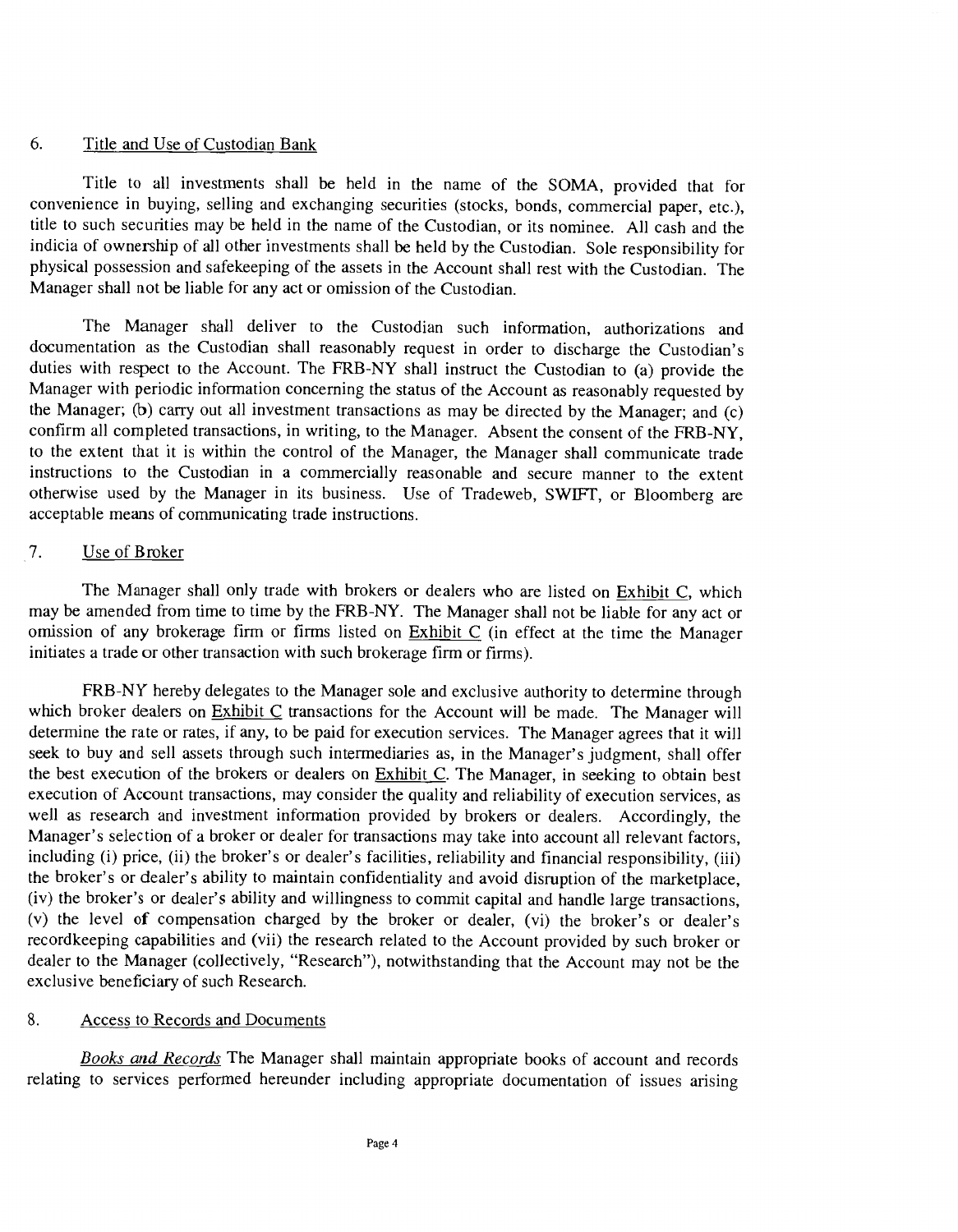under the Manager's conflict of interest policies. The Manager shall either retain such records for as long as it is performing services under this Agreement or provide the records (or copies of such records) to the FRB-NY prior to destruction of the records under the Manager's normal record retention policy.

Audit Rights The FRB-NY shall have the right, at any time during the term of this Agreement, to audit the Manager's performance to determine whether the Manager is acting in compliance with all of the requirements of this Agreement as well as its valuation methodology (as set forth in the Manager's valuation policies). Upon five business days' prior written notice to the Manager, the Manager shall grant access to its premises to FRB-NY's internal auditors or the auditors selected by the FRB-NY to conduct such audit, Audits will be conducted during the Manager's normal business hours at the FRB-NY's sole expense. The Manager will cooperate fully in making its premises and all relevant information related to its performance pursuant to this Agreement and personnel available to such auditors as is reasonably requested and does not interfere with the Manager's performance of its obligations under this Agreement and the conduct of its other business in the ordinary course. FRB-NY's board of directors or its audit committee may share audit reports with whomever it deems appropriate.

Audit and Review Rights of Others In addition to the FRB-NY's right to audit the Manager, the Manager agrees that, with prior notice from the FRB-NY, the FOMC, or the Board of Governors of the Federal Reserve System, may conduct audits and ad-hoc reviews of the services provided by the Manager under this Agreement, provided that the FRB-NY will use its best efforts to ensure that such audits and ad-hoc reviews are made on a similar basis to the audits described in the preceding paragraph.

Effective Internal Controls The Manager shall provide its relevant SAS-70 reports to the FRB-NY no less than annually. In addition, if requested by the FRB-NY, the Manager will provide additional documentary evidence to the FRB-NY to support the assertion that the Manager maintains effective internal controls over financial reporting; the nature of such documentation to be agreed to by the parties at the time of the request.

### 9. Reports

At such intervals as shall be mutually agreed upon between the Manager and FRB-NY, but not less than monthly, the Manager shall furnish the FRB-NY with a written report with respect to the Account. The first determination date for any such report shall be January 31, 2009. Each report shall be sent not later than 15 business days following the relevant determination date, and shall set forth (so long as the Manager has received or been given access in a timely manner to any required information from the Custodian): (i) all Agency MBS purchased or sold since the date of the previous report with the cost or net proceeds of such purchases and sales; (ii) a maturity distribution by product and total holdings as of the determination date; (iii) (a) a per CUSIP estimated market value for each Agency MES as of the determination date, and (b) aggregated cash flows for the Agency MBS as of the determination date. The Manager shall inform the FRB-NY as soon as practicable if the Manager is not able to obtain the timely information from the Custodian.

The Manager shall also provide weekly market updates and trade overviews in a form agreed to by the Manager and FRB-NY.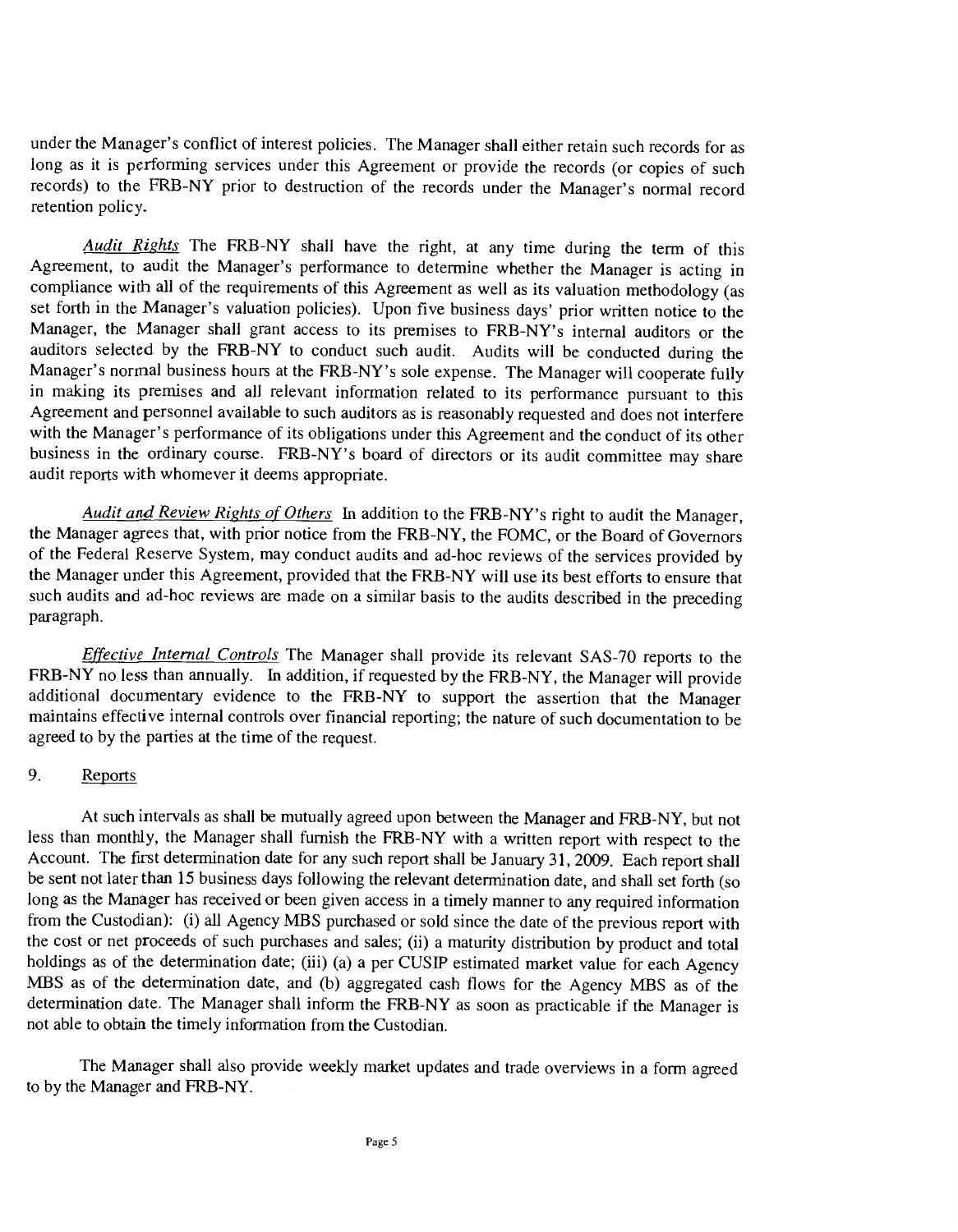The Manager will provide additional reports as reasonably requested by the FRB-NY. The Manager shall also provide additional reporting as reasonably requested to satisfy FRB-NY's internal and external auditors. Notwithstanding the foregoing, the FRB-NY acknowledges and agrees that (i) the Manager shall not be deemed to be the pricing or valuation agent for the Account, (ii) none of the information which the Manager provides the FRB-NY hereunder shall be deemed to be the official books and records of the Account for tax, accounting or any other purpose; and (iii) the FRB-NY will not publish, reproduce (except for internal or archival purposes) or disseminate any pricing information provided by the Manager without the Manager's consent. The FRB-NY or the FRB-NY's pricing or valuation agent, not the Manager, shall be responsible for ultimately determining the value of specific securities in the Account.

For the purposes of all reports made by the Manager to the FRB-NY, assets will be valued at fair value as determined in good faith by the Manager; provided that the valuation methods used by the Manager shall be described in writing to the FRB-NY. The Manager and FRB-NY agree to cooperate, in good faith, to reach resolution to the extent that the FRB-NY has concerns about the Manager's pricing methodology.

Each of the above referenced reports will be delivered to the FRB-NY via messenger, registered mail or FedEx or other overnight delivery service until such time as FRB-NY and the Manager agree on an electronic means of delivery that satisfies the information security policies of FRB-NY.

Reconciliation The Manager shall reconcile transactions and cash flows daily and calculation of net asset value monthly (so long as, in each case, the Manager has received or been given access in a timely manner to any required information from the Custodian) with the Custodian and shall communicate with and seek to resolve any significant discrepancies with the Custodian.

#### 10. Attendance at Meetings

The Manager shall initially meet at least weekly with the FRB-NY and the other investment managers participating in this FOMC initiative to discuss strategy. Absent agreement from the FRB-NY, these meetings should be attended only by individuals at the Manager who are behind the ethical wall.

The Manager will meet at least monthly with the FRB-NY to review the Account, current market conditions and investment strategy. Upon reasonable notice, at the request of the FRB-NY, the Manager shall also meet with one or more members of FRB-NY's board of directors or the SOMA manager at a time mutually agreeable.

The FRB-NY may also request a meeting with the Manager to discuss matters relating to possible modifications to the guidelines set forth in Exhibit A or to request an ad-hoc update on the portfolio strategy review.

The Manager may attend any of the foregoing meetings telephonically. Meetings to discuss strategy or execution issues conducted by telephone shall be conducted on recorded lines. The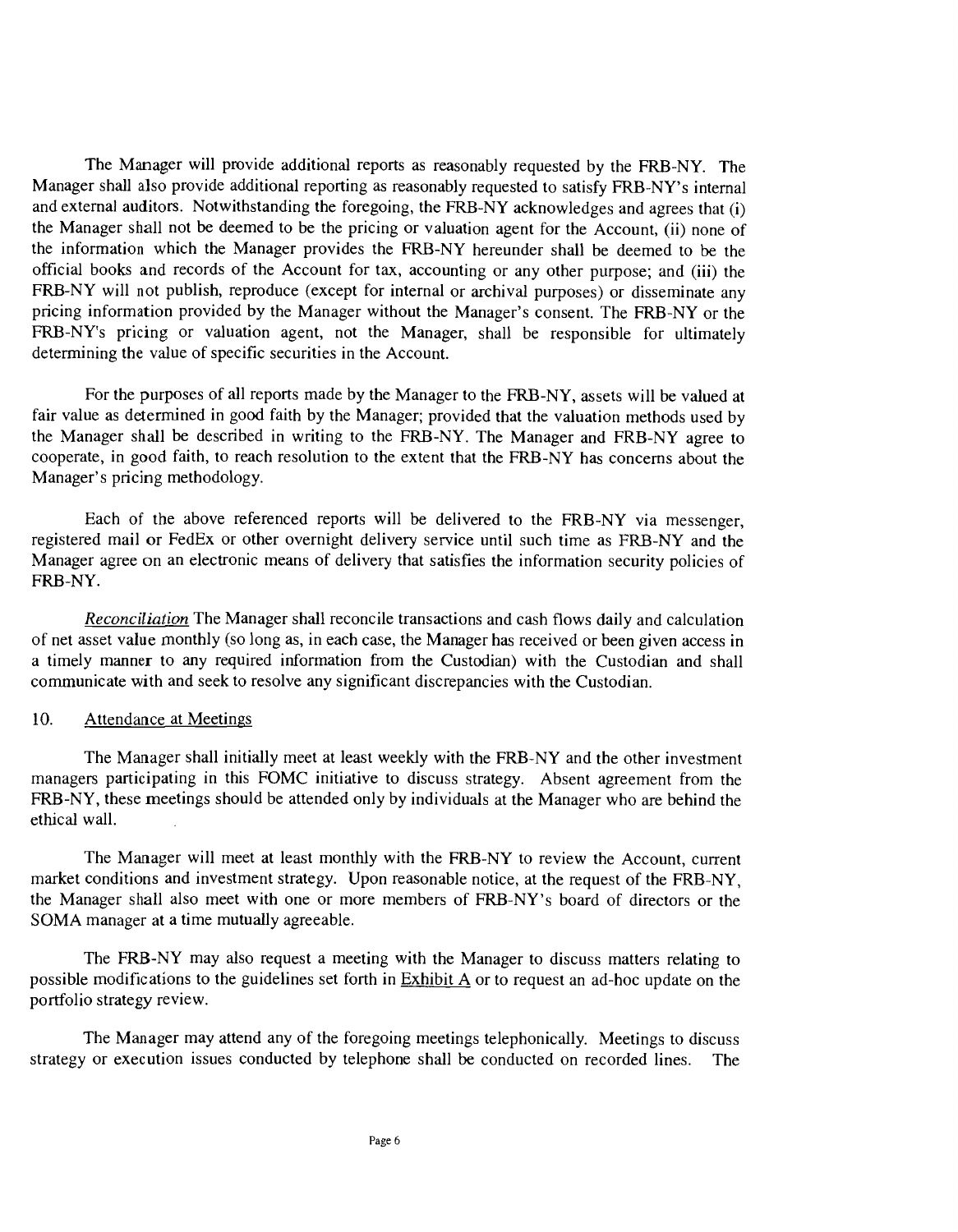FRB-NY shall disclose the fact that the meeting is being recorded to the Managers. The use of periodic beeps on the recorded line shall satisfy this disclosure obligation of the FRB-NY.

#### 11. Fees

For the services specified in this Agreement, the FRB-NY agrees to pay fees as set forth in Exhibit D for each calendar quarter during the term hereof commencing on the date of execution of this Agreement, and continuing thereafter for each such calendar quarter. The FRB-NY agrees to remit payment promptly following the end of each calendar quarter. If Manager shall serve for less than the whole of any quarterly period, its compensation determined as provided in Exhibit D shall be calculated and shall be payable on a pro rata basis for the period of the calendar quarter for which it has served as Manager under the Agreement. The FRB-NY shall not pay any penalty or unaccrued fees in the event this Agreement is terminated by FRB-NY or the Manager.

For the avoidance of doubt, the FRB-NY shall not pay any unapproved out of pocket or other expenses incurred by the Manager in connection with its provision of services under this Agreement except that the FRB-NY shall pay investment execution expenses in connection with investments made on behalf of the Account, including third party commissions and other expenses incurred by, or in the name of, the FRB-NY. The Manager is not authorized to obligate the FRB-NY to pay for or incur any other expenses, including but not limited to hiring lawyers, accountants or other experts, or the use of third party pricing and valuation services without the express written consent of the FRB-NY.

Disputes If FRB-NY disputes all or a portion of any invoice, FRB-NY will pay the undisputed amount. The FRB-NY will notify the Manager in writing of the specific reason and amount of any dispute. The Manager and the FRB-NY will work together, in good faith, to resolve any disputes as soon as reasonably practicable, and FRB-NY will pay the amount, if any, agreed to by the parties based on the resolution.

Additional Compensation The Manager shall not agree to accept compensation from any entity other than the FRB-NY in connection with the services provided by the Manager to the Account under this Agreement.

#### 12. Assignment

In accordance with Sections  $205(a)(2)$  and  $205(a)(3)$  of the Investment Advisers Act of 1940, no assignment (as defined under such Act) of this Agreement shall be made by the Manager without the consent of the FRB-NY.

#### 13. Notices

Any written notice required by or pertaining to this Agreement shall be personally delivered to the party for whom it is intended, at the address stated below, or shall be sent to such party by messenger, overnight mail, or e-mail (and more specifically secure e-mail if the notice pertains to the assets in the Account, or the Portfolio (as defined in  $Exhibit A$ ) or trading strategy). Any notices shall be deemed given only upon actual receipt.

If to the FRB-NY: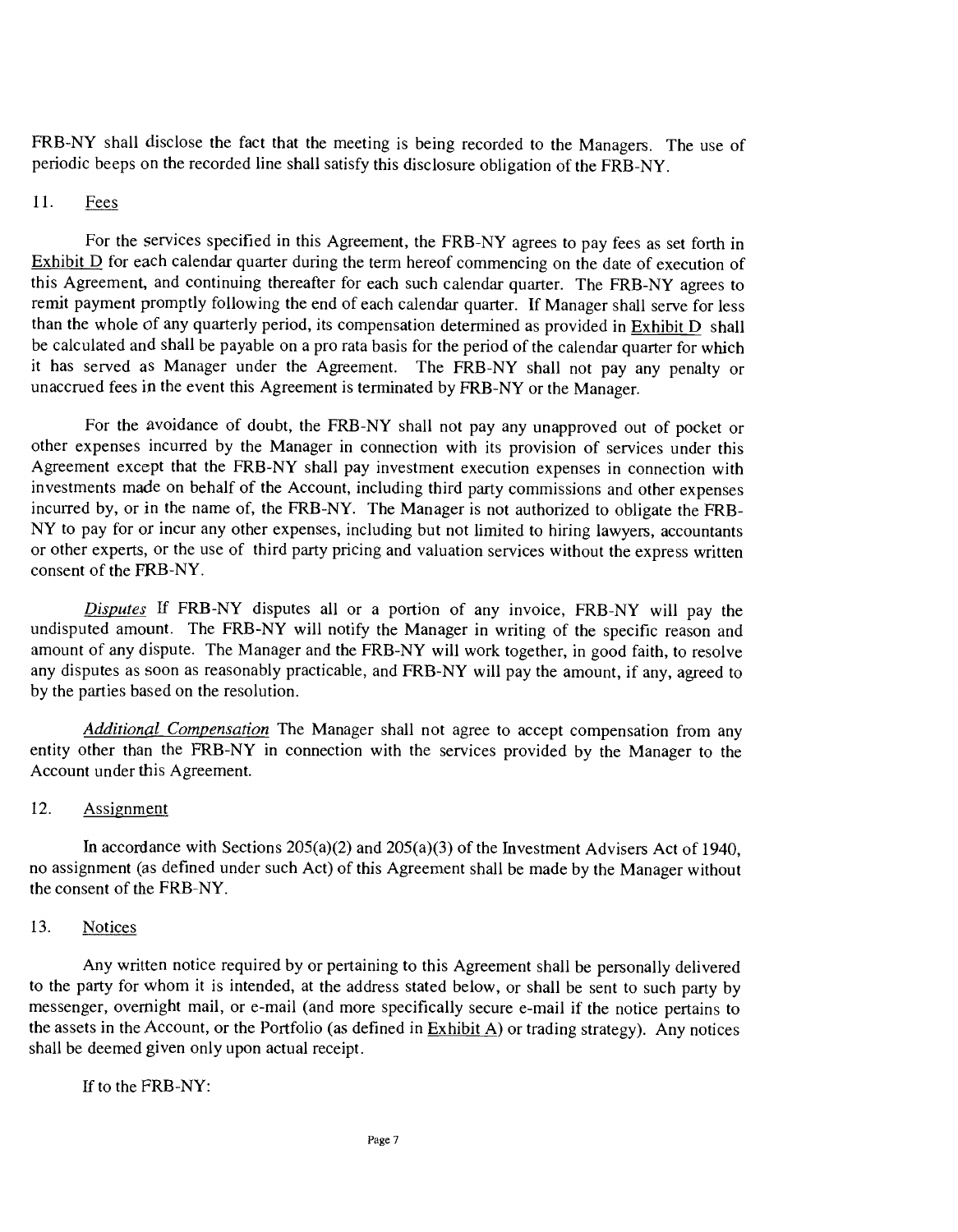Federal Reserve Bank of New York 33 Liberty Street New York, NY 10045-0001

or if to FRB-NY's Chief Compliance Officer:

Federal Reserve Bank of New York 33 Liberty Street New York, NY 10045-0001

with copy to:

Federal Reserve Bank of New York 33 Liberty Street New York, NY 10045-0001

المتحادث المتاريك المكاريب المالي

If to the Manager:

Goldman Sachs Asset Management, LP. 32 Old Slip New York, New York 10005

 $\sim 100$  km s  $^{-1}$ 

with a copy to:

 $\mathcal{L}^{\text{max}}_{\text{max}}$ 

Goldman Sachs Asset Management, L.P. One New York Plaza New York, New York 10004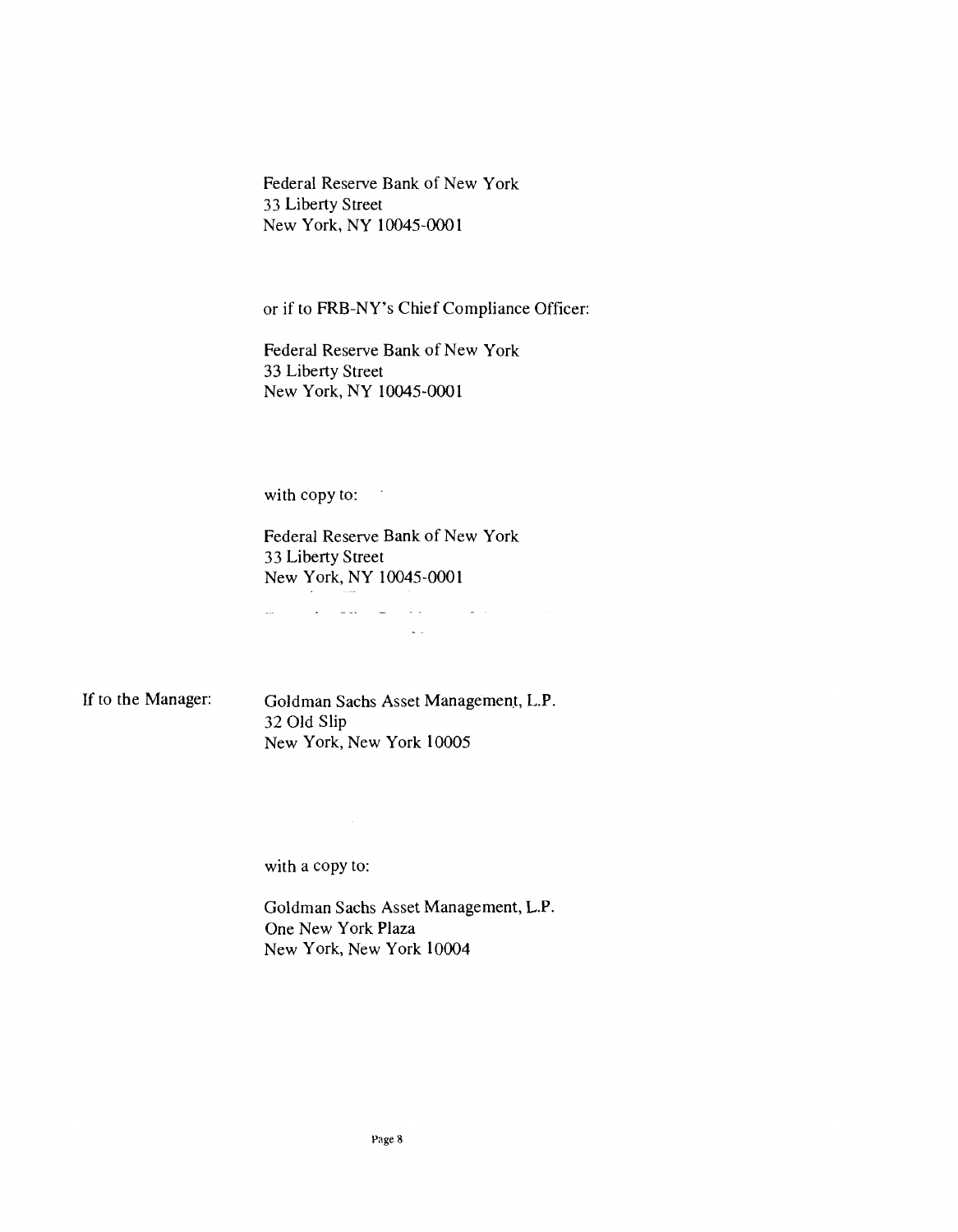#### $14.$ Term

This Agreement shall be effective as of the date hereof, and shall continue until terminated. Either party may terminate this Agreement at the end of a particular month by giving thirty (30) days' advance notice, in writing, to the other party. Notwithstanding the foregoing, the FRB-NY may terminate the authority of the Manager at any time, for any reason.

On the termination date of the Agreement or as close to such date as is reasonably practicable, the Manager shall provide the FRB-NY with a final report containing the same information determined as of the determination date as in the reports contemplated by Section 9. Upon termination of the Agreement, the Manager and FRB-NY agree to cooperate to identify any ongoing record retention requirements.

#### $15.$ Liability

Standard of Care The Manager shall not be liable to the FRB-NY for:

(a) the acts or omissions of any other fiduciary or other person respecting the Account; or

for anything done or omitted by the Manager under the terms of this Agreement;

provided that the Manager shall have acted in good faith and shall have exercised the degree of prudence, competence and expertise customarily exhibited by managers of national standing of institutional portfolios, and in any case, a degree of skill and attention no less than that which the Manager exercises with respect to comparable assets that it manages for itself and others having similar investment objectives and restrictions. Nothing in this Agreement shall in any way constitute a waiver or limitation of any rights which may not be so limited or waived in accordance with applicable law. Without limiting the generality of the foregoing, the Manager will not be liable for any indirect, special, incidental or consequential damages.

The Manager is expressly authorized to rely upon any and all instructions, approvals interpretations and notices given on behalf of the FRB-NY by any one or more of those persons designated as representatives of the FRB-NY whose names, titles and specimen signatures appear in Exhibit E attached hereto. All such instructions, guidance, approvals and notices shall be communicated by e-mail (and more specifically secure e-mail if the instruction, guidance, approval, or notice pertains to the assets in the Account, or the Portfolio or trading strategy), telephone (on a recorded line) or in writing. The FRB-NY shall provide a Secretary Certificate, Incumbency Certificate, or similar document indicating that the persons designated as representatives have the authority to bind the FRB-NY. The FRB-NY may amend such Exhibit E from time to time by written notice to the Manager. The Manager shall continue to rely upon these instructions until notified by the FRB-NY to the contrary

Except for those individuals identified on Exhibit E, or unless specifically instructed by an individual listed on Exhibit E, the Manager shall not knowingly communicate with any officers or employees of the FRB-NY regarding this Agreement or the services rendered hereunder. Such communications may be a breach of the Manager's confidentiality obligations under Section 16.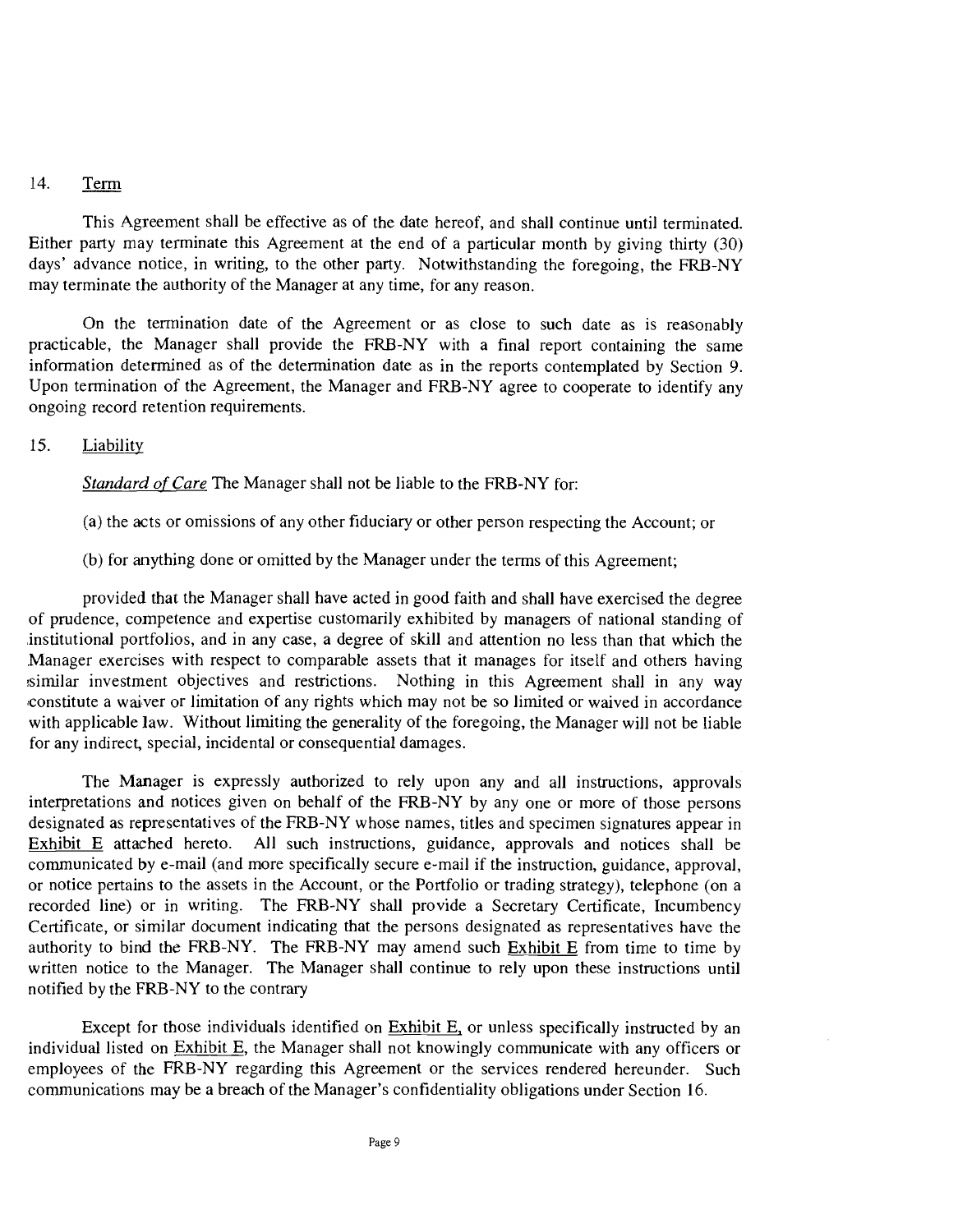The Manager shall not be deemed to have breached this Agreement or the Investment Guidelines in connection with fluctuations arising from market movements and other events outside the control of the Manager.

Force Majeure The Manager shall be responsible for maintaining and preserving its operations, facilities and systems (including its computer and communication systems) in a manner consistent with commercial and supervisory standards prevalent in its industry. So long as the Manager shall have complied with the foregoing maintenance or preservation requirements and provided that any delay or failure to take such action as may be required under this Agreement could not be prevented by the exercise of reasonable diligence by the Manager, the Manager shall not be liable for any delay or failure to take any action as may be required under this Agreement, to the extent that any such delay or failure is caused by an act of God or acts of declared or undeclared war, acts of terrorism, public disorder, rebellion or sabotage, epidemics, landslides, lightning, fire, hurricanes, earthquakes, floods or similar events or the interruption or suspension of any external communication or power systems. The preceding sentence shall not relieve the Manager from performing its obligations in a timely manner in accordance with the terms of this Agreement, and the Manager shall provide the FRB-NY with written notice of any material failure or delay resulting from force majeure, to the extent known to Manager.

Indemnity The FRB-NY shall indemnify and hold harmless the Manager, its Affiliates and its and their respective officers, directors, employees, partners, attorneys and agents from and against any losses, claims, damages or liabilities (including, but not limited to, reasonable attorneys' fees and litigation-related expenses) ("Losses") incurred in connection with any threatened or pending third party action, suit, proceeding or claim relating to, arising out of or in connection with this Agreement, except for any Losses arising out of the Manager's breach of its standard of care as set forth in this Section 15.

Requirements for Claiming Under the Indemnity In order to recover under this indemnity, the Manager: (a) must provide reasonably prompt notice to the FRB-NY of any claim for which indemnification is sought, provided that the failure to provide notice shall only limit the indemnification provided hereby to the extent of any incremental expense or actual prejudice as a result of such failure; and (b) must not make any admissions of liability after receiving actual notice of the claim or agree to any settlement without the written consent of the FRB-NY, which consent shall not be unreasonably withheld.

Rights of the FRB-NY The FRB-NY may, in its sole discretion, and at its sole expense, control the defense of the claim including, without limitation, designating counsel for the Manager and controlling all negotiations, litigation, arbitration, settlements, compromises and appeals of any claim; provided that (i) the FRB-NY will inform the Manager of any settlement offers which are made and the FRB-NY may not agree to any settlement involving any indemnified person that contains any element other than the payment of money and complete indemnification of the indemnified person without the prior written consent of the affected indemnified person, (ii) the FRB-NY shall engage and pay the expenses of separate counsel for the indemnified person to the éxtent that the interests of the Manager are in conflict with those of the FRB-NY, and (iii) the indemnified person shall have the right to approve the counsel designated by the FRB-NY, which consent shall not be unreasonably withheld.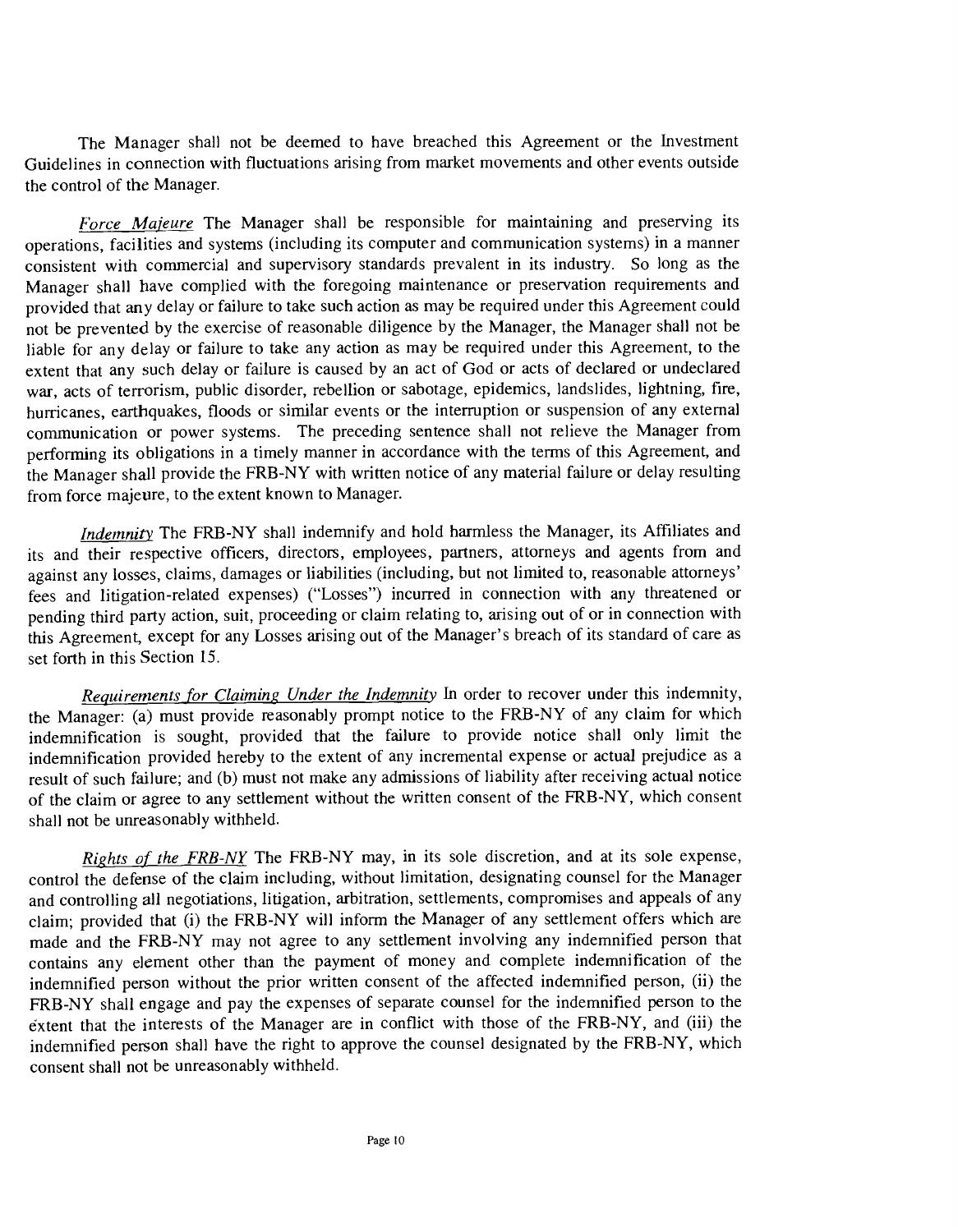### 16. Confidential Information

FOMC Information The Manager will not ask for, and except for information provided by an individual listed on Exhibit E, is not to be provided with confidential information regarding monetary policy, open market operations or the Federal Open Market Committee. In the event that the Manager believes that an individual not listed on Exhibit E has inadvertently disclosed such information to the Manager, the Manager will immediately report such disclosure by telephone to the Chief Compliance Officer of FRB-NY and will ensure that the Manager does not rely or act on such information.

Confidential Information Defined The Manager acknowledges that all information and material that comes into the possession or knowledge of the Manager on or after the date hereof, whether provided directly by the FRB-NY or by another investment manager or agent of the FRB-NY, in connection with the services provided under this Agreement, including but not limited to:

- the terms and conditions of this Agreement;
- information regarding the Account (or other accounts operated by another  $\bullet$ investment manager of the FRB-NY) including the identity and amount of the assets held in the Account (or other accounts operated by another investment manager of the FRB-NY) and the operations and investments of SOMA;
- $\bullet$ information regarding the practices, policies, business affairs or other pnprietary or commercial information of one of the FRB-NY's other investment managers. (each other investment manager shall be a third party beneficiary for purposes of enforcing this confidentiality requirement with respect to the proprietary or commercial information it provides in connection with the services provided under this Agreement);
- reports, briefing material, information and data, both written and oral, related to  $\bullet$ this Agreement;
- $\bullet$ financial information, condition, processes and procedures of the FRB-NY or SOMA;
- material related to FRB-NY's data processing systems, applications, procedures,  $\bullet$ policies and standards;
- $\bullet$ the physical security of FRB-NY; and
- financial, statistical, strategic planning and other similar information relating to  $\bullet$ the past, present or future activities of FRB-NY or the FOMC, which has or may come into the possession or knowledge of the Manager in connection with this engagement or its performance hereunder

(any and all of the above, "Confidential Information") shall be considered to be confidential and proprietary, the disclosure of which to, or use by, third parties will be damaging to the FRB-NY, to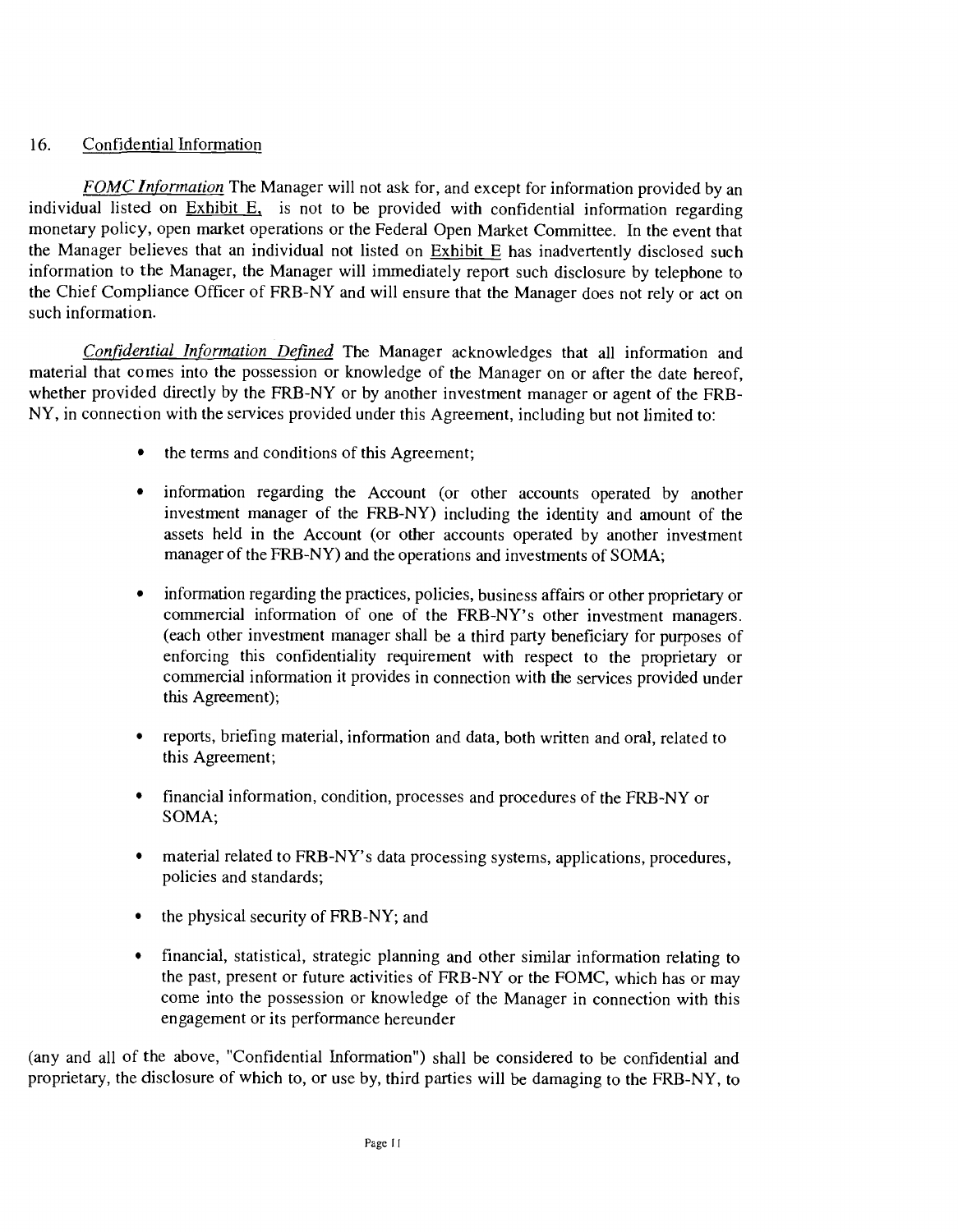another of the FRB-NY's investment managers and/or the FOMC. Subject to the Exception paragraphs below, no such Confidential Information shall be duplicated for, used by or disclosed to third parties without the written consent of the FRB-NY or, with respect to Confidential Information provided by another investment manager, used to compete with any business to which the Confidential Information relates. The Manager shall use the same or greater effort to avoid publication or dissemination of such Confidential Information as it employs with respect to its own confidential information.

Exceptions The Manager shall have no obligation under this Agreement with respect to any information that: (J) is, at the time of disclosure, or thereafter becomes, part of the public domain through a source other than the Manager in violation of this Agreement; (2) is subsequently learned from a third party that, to the knowledge of the Manager, is not under an obligation of confidentiality to the FRB-NY; (3) was known to the Manager at the time of disclosure other than from the FRB-NY or its provision of services under this Agreement; (4) is generated independently by the Manager without reference to the Confidential Information; or (5) is disclosed pursuant to applicable law, regulation, subpoena or other legal process, or in connection with the enforcement of the Manager's rights against the FRB-NY under this Agreement.

The Manager shall notify the General Counsel of FRB-NY, or his designee, promptly if disclosure is requested pursuant to any law, regulation, subpoena or other legal process other than routine regulatory examinations (e.g., by the Securities and Exchange Commission or the United Kingdom Financial Services Authority). The Manager further agrees that in the event that disclosure is requested under any such law, governmental or administrative rule, or regulation, it will take all steps reasonably required to protect the confidentiality of the Confidential Information being disclosed, including but not limited to: (i) entertaining and considering any argument that the FRB-NY wishes to make that disclosure is not required and/or that such disclosure is in violation of the terms and conditions of this Agreement; (ii) providing the FRB-NY, at the expense of the FRB-NY, with all reasonable assistance in resisting or limiting disclosure; (iii) advising the recipient that the Confidential Information is subject to the confidentiality provisions of this Agreement; and (iv) using reasonable efforts to obtain an appropriate stipulation or order of confidentiality.

For the avoidance of doubt, the Manager shall be authorized to disclose Confidential Information to third parties, including (subject to the limited access provision below) its Affiliates and to the officers, directors, employees, attorneys, accountants, financial advisors and other agents of Manager and its Affiliates, to the limited extent required for it to fulfill its obligations under this Agreement, including in connection with: (i) effecting investment transactions or disposition and (ii) routine regulatory examinations. Furthermore, unless prohibited under another provision of this agreement, the Manager shall be authorized to communicate with brokers and dealers, the Custodian, and any otber third party to the extent required for it to perform its obligations under this Agreement including, to the extent approved by the FRB-NY, for the purpose of obtaining advice or services from third party advisors or vendors.

Limited Access The Manager agrees to maintain Confidential Information in strictest confidence and to limit the access to information that is the subject of this Agreement to only those of its officers, directors, partners, and employees that are necessary to its performance under this Agreement and shall require all such employees, by means of a written acknowledgement (which may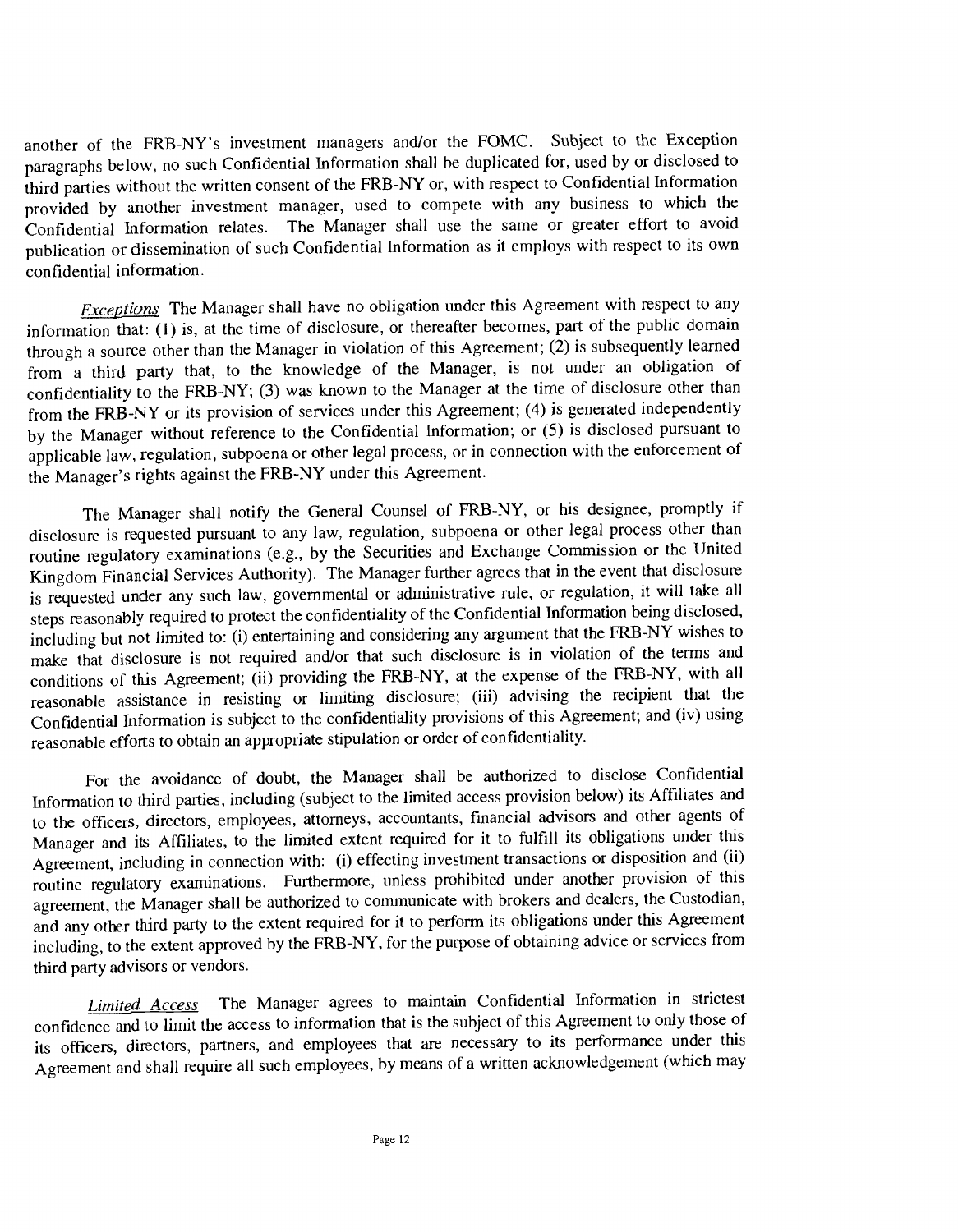be in the form of an annual certification), to keep all such information obtained by them as strictly confidential.

Confidential Information may also be provided to the Affiliates and/or third party agents identified in Fxhibit G but only in accordance with the restrictions and limitations set forth in the Exhibit G and Section 4. In addition, any such Affiliate or third party agent (other than outside counsel) must be bound by a written confidentiality obligation substantially similar to the Manager's confidentiality obligation under this Agreement. Manager assumes responsibility for maintaining the confidentiality of all Confidential Information disclosed to its Affiliates and third party agents under this Agreement For the avoidance of doubt, this paragraph does not apply to, and does not limit, Manager's ability to transact with the brokers and dealers listed on Exhibit C in a manner consistent with Manager's customary practices and such brokers and dealers shall not be deemed "third party agents" of the Manager for purposes of this paragraph.

Public Statements The Manager agrees, until the termination of this Agreement, not to originate or encourage any public written or oral statement, news release, or other public announcement or publication relating to this Agreement or to any Confidential Information, beyond a statement no more detailed than any public statement by the FRB-NY, without the express prior consent of the President, First Vice President or an Executive Vice President of the Markets Group of FRB-NY listed as such on Exhibit E.

Unless prohibited by law or regulation, the FRB-NY shall provide reasonable advance notice to the Manager before the FRB-NY, its agents or its employees publicly disclose, or cause to be publicly disclosed, information regarding the Manager's role in providing services under this Agreement.

Confidential Information of the Manager The FRB-NY agrees that confidential information and advice furnished by the Manager to the FRB-NY (including without limitation information evidencing the Manager's expertise, investment strategies or trading activities) has been developed by the Manager through the application of methods and standards of judgment and through the expenditure of considerable work, time and money and is the exclusive and proprietary intellectual property of the Manager which (i) shall be treated as confidential by the FRB-NY, (ii) shall not be used for any purpose other than FRB-NY's or the FOMC's analysis of the performance of the Manager, and (iii) shall not be disclosed, directly or indirectly, to third parties by the FRB-NY except that the FRB-NY shall be permitted to share confidential information provided by the Manager on a need to know basis with: (i) its officers, employees, Board of Directors and auditors; (ii) the Board of Governors of the Federal Reserve System; (iii) the FOMC, (iv) the other investment managers hired by the FRB-NY for purposes of this initiative, to the extent such managers are required to keep such Confidential Information confidential and (iv) any other party with the prior written consent of the Manager or as required by law.

#### 17. Non-Exclusive Management

FRB-NY understands that the Manager will continue to furnish investment management and advisory services to others and that the Manager shall at all times be free, in its discretion, to make recommendations to others which may be the same as, or may be different from, those concerning the Account or act with discretion for others. Subject to Section 18, FRB-NY further understands that the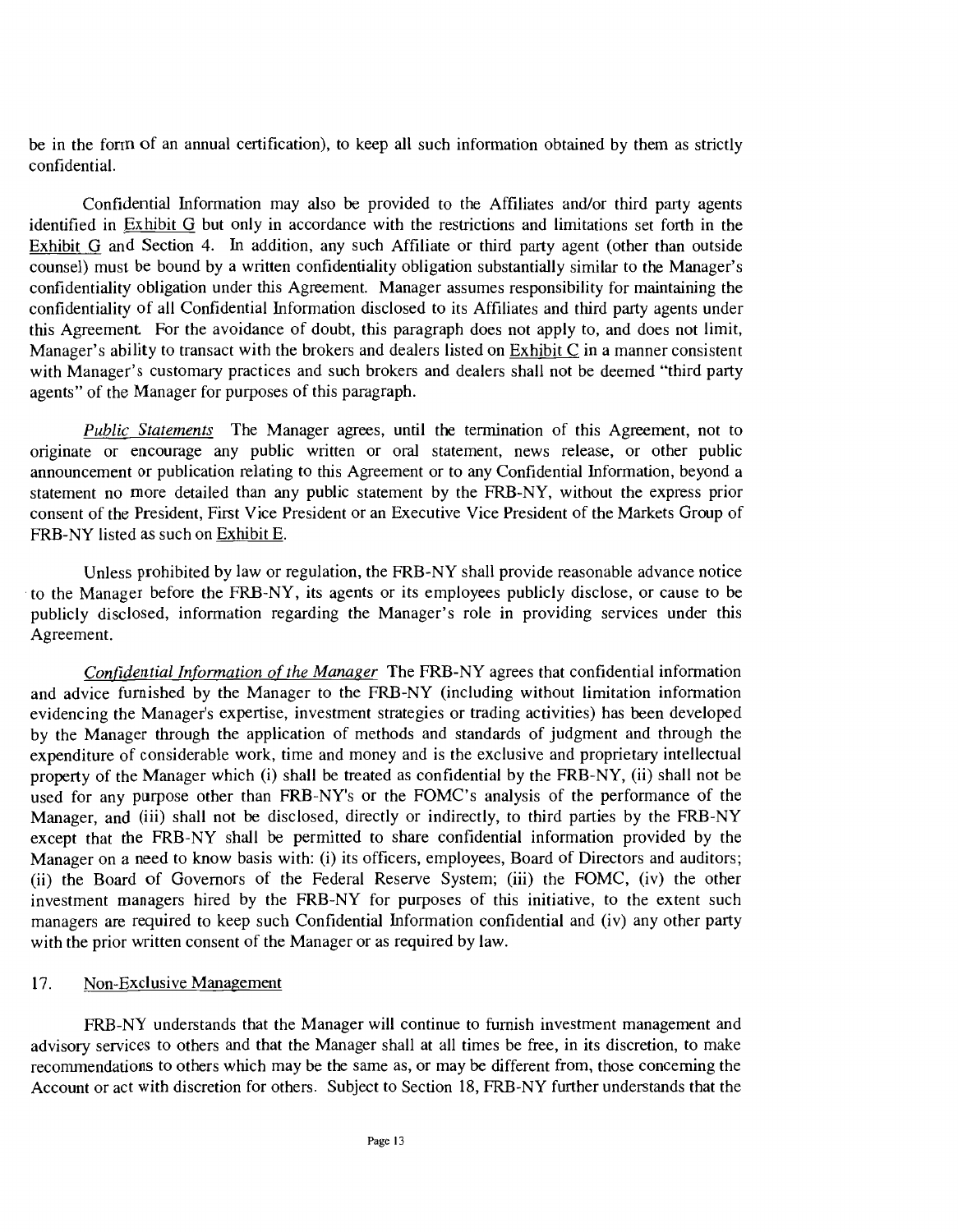Manager, its Affiliates, and any officer, director, partners, stockholder, employee or any member of their families may or may not have a conflict of interest with the Account. In this regard, the Manager has disclosed to FRB-NY potential conflicts, which it has identified in good faith, as well as its plan to mitigate any such conflicts. Subject to Section 18, actions with respect to assets of the same kind or class may be the same as or diffeint from the action which the Manager, or any of its Affiliates, or any officer, director, stockholder, employee or any member of their families, or other investors may take with respect to the Account.

### 18. Conflicts of Interest

General Policies The Manager agrees to abide by and has provided the FRB-NY with its internal conflict of interest policies and procedures. Such policies and procedures are designed to, among other things:

- identify any material financial conflicts of interest between the Manager and the FRB- $(i)$ NY;
- require reporting of any conflicts of interest between the Manager and the FRB-NY  $(ii)$ that develop during the course of this Agreement; and
- $(iii)$ prevent the use of Confidential Information to enter into a trade or transaction unrelated to this Agreement.

The Manager shall disclose potential conflicts of interest to the FRB-NY as they arise and, at the request of the FRB-NY the Manager will recuse itself from decisions relating to the management of any portion of the Account if the FRB-NY determines that a conflict of interest exists that cannot be adequately addressed.

### Specific Prohibitions

The Manager acknowledges that it would breach its duties to FRB-NY hereunder for the Manager or an Affiliate of the Manager to use Confidential Information obtained in the course of this engagement to enter into a trade or other transaction unrelated to the Account except as authorized below as part of an aggregate sale or purchase.

The Manager shall not knowingly engage in any transaction that would require the FRB-NY's consent pursuant to Section 206(3) of the Advisers Act, as amended, and the rules and regulations promulgated thereunder unless such transaction is approved by FRB-NY.

The Manager shall not knowingly purchase any asset for inclusion in the Account from any account or portfolio for which the Manager or any of its Affiliates serves as investment adviser or knowingly sell any asset in the Account to any account portfolio for which the Manager or any such Affiliate serves as investment adviser unless such transaction is approved by the FRB-NY.

Trade Allocation Policy Absent consent of the FRB-NY, the Manager may not aggregate sales and purchase orders of securities placed with respect to the Account with similar orders being made simultaneously for other accounts managed by the Manager.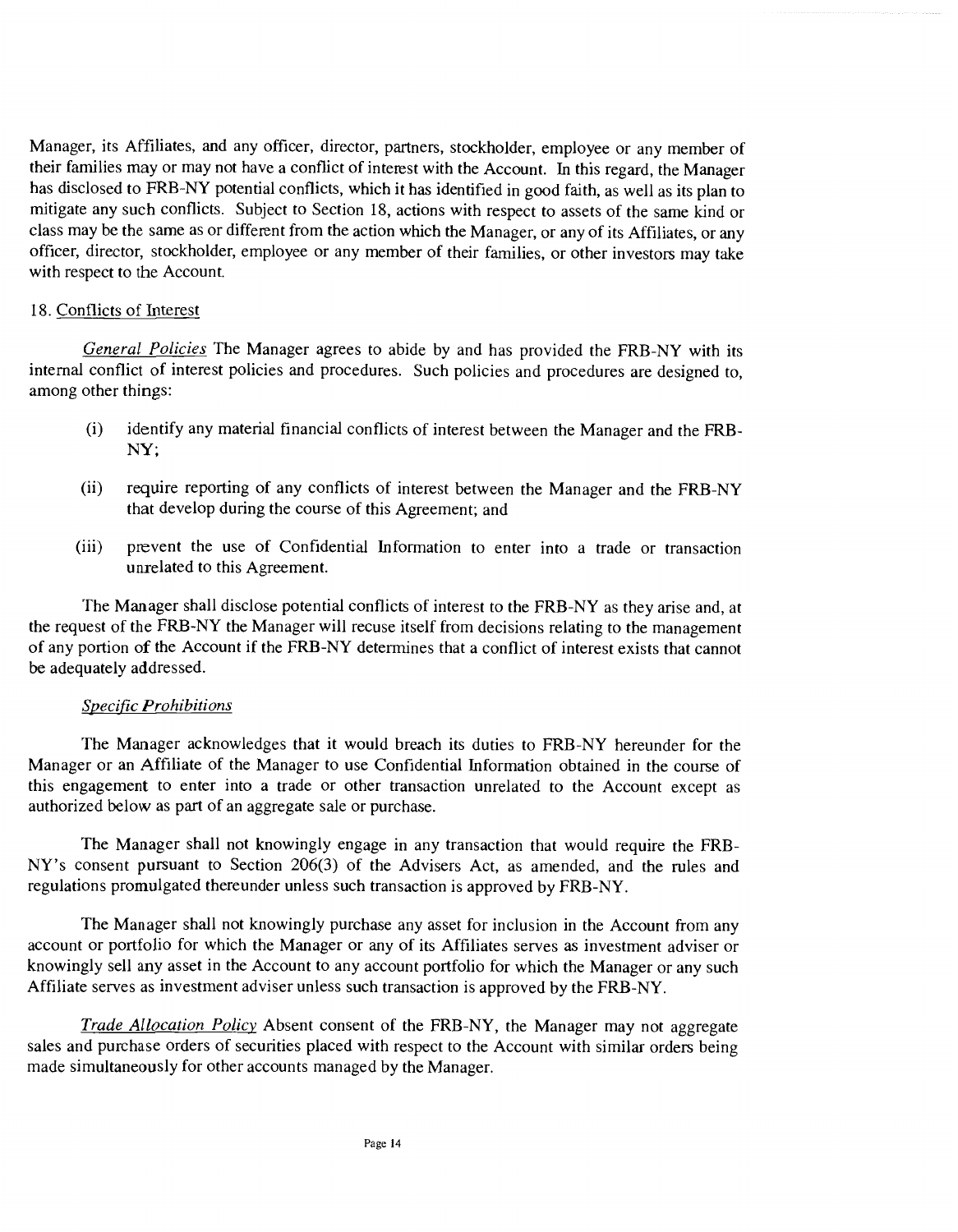If the FRB-NY provides consent, the Manager may aggregate sales and purchase orders of securities placed with respect to the Account with similar orders being made simultaneously for other accounts managed by the Manager only if in the Manager's reasonable judgment such aggregation would result in an overall benefit to FRB-NY, taking into consideration the availability of purchasers or sellers, the selling or purchase price, brokerage commissions and other expenses. It is the policy of the Manager that investments may not be allocated to one client account over another based on any of the following considerations:

 $(a)$  to favor one client account at the expense of another,

(b) to generate higher fees paid by one client account over another or to produce greater performance compensation to the Manager,

(e) to develop or enhance a relationship with a client or prospective client,

(d) to compensate a client for past services or benefits rendered to the Manager or to induce future services or benefits to be rendered to the Manager, or

to manage or equalize investment performance among different client accounts.

In the event that a sale or purchase of any part of the Account occurs as part of any aggregate sales or purchase orders, (a) the objective of the Manager shall be to allocate the executions among the accounts in a manner reasonably believed by the Manager to be fair and equitable for all accounts involved; and (b) the Manager shall have delivered to FRB-NY its allocation policy, which further details the Manager's policies and procedures with respect to the aggregation of sale and purchase orders, and shall have in place oversight and review policies designed to ensure compliance with its allocation policy.

Ethical Wall Consistent with Section 16, the Manager's information barrier policies must be designed at a minimum to ensure that (a) personnel assigned to the management of the Account are adequately segregated from personnel involved with the Manager's general trading, brokerage, sales, or other activities that might be in conflict with the duty the Manager owes to FRB-NY under this Agreement, and (b) any information related to the management of the Account is not shared with personnel involved in activities that might be in conflict with the Manager's duty to FRB-NY under this Agreement without appropriate vetting and controls being put in place by the Manager's Legal and Compliance Department.

The Manager shall have policies in place that direct the individuals who participate on a regular basis in the manager daily calls to refrain from accessing non-public information regarding specific securities in other client accounts, including the nature of specific client holdings or pending client trades and any non-public intention to direct, effect or recommend a transaction in a specific security in other specific client accounts. Other communications or discussions with individuals responsible for the management of other client accounts are permitted, including communications and discussions on high level investment policy (which may include daily investment strategy meetings that are not client or account specific); macro economic and sector issues/trends; market environment, developments, and risk factors; and regulatory developments, in each case so long as they are not directly related to the specific holdings in other client accounts. Personnel who participate on a regular basis in manager daily calls may also have access to and participate in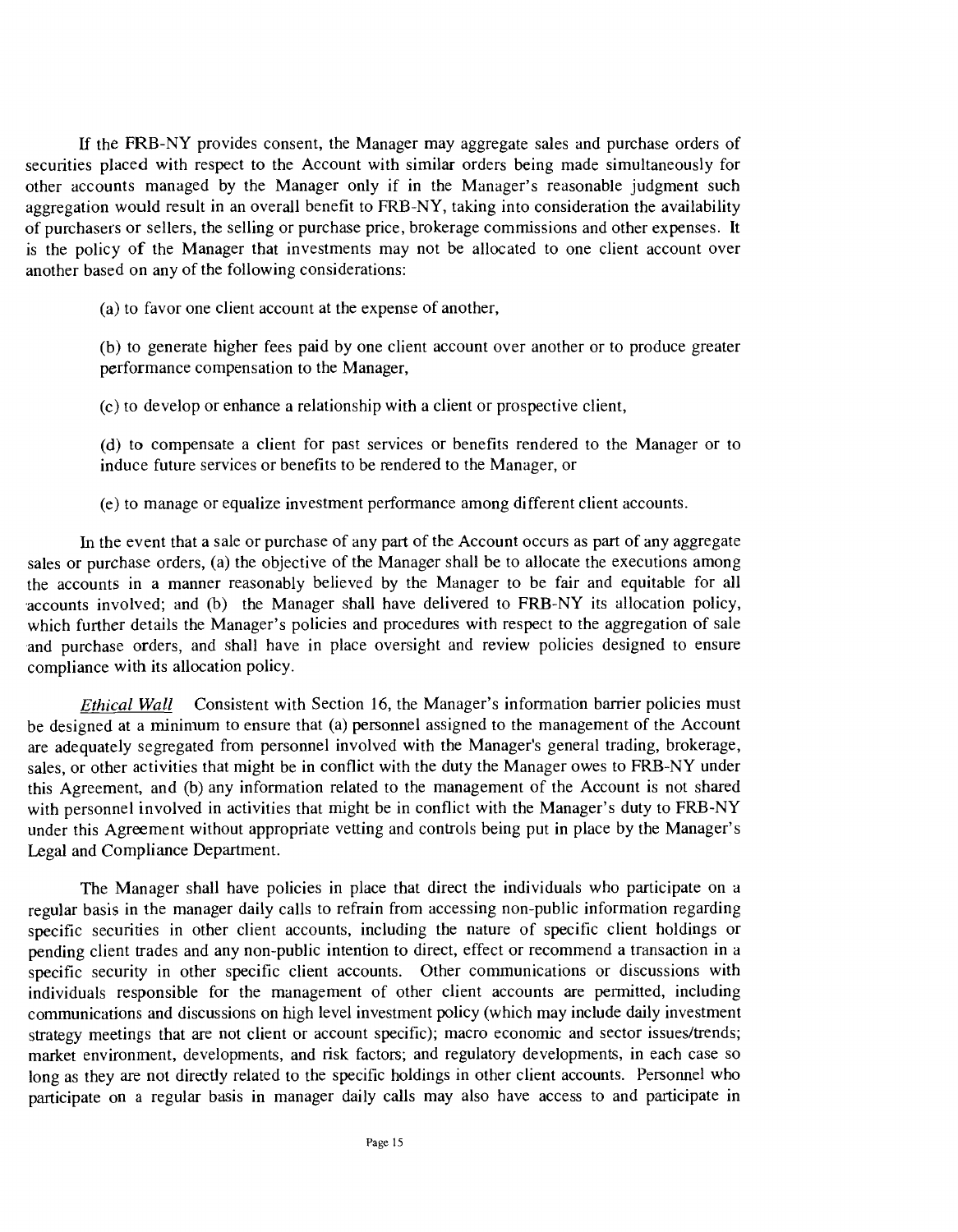discussions concerning research (including analytical tools and portfolio and risk management systems) produced by the Manager, as long as such research, tools and systems do not provide information with respect to specific holdings in other client accounts or, if they do provide access to such information, the Manager has policies in place that direct such individuals to refrain from accessing non-public information regarding specific holdings in other client accounts. For any other personnel assigned to provide investment management, trading and/or advisory services to the FRB-NY in connection with this Agreement, the Manager shall have policies in place that direct such personnel to ensure that their advice, guidance and direction concerning the Account and the FRB-NY trading strategy is not based on or influenced by non-public information regarding specific securities in other client accounts, including the nature of specific client holdings or pending client trades and any non-public intention to direct, effect or recommend a transaction in a specific security in other specific client accounts.

For the avoidance of doubt, individuals who sit atop of the ethical wall or straddle the wall must be especially vigilant to ensure that discussions with or advice, guidance or direction given to, individuals on the other side of the wall is not based on or influenced by Confidential Information concerning the Portfolio or trading strategy. The implementation of the ethical wall policy of the Manager shall be reviewed by internal audit or compliance at least once within the first six months of the engagement and thereafter in accordance with the Manager's own review policies.

In addition to following the Manager's information barrier policies, the Manager agrees that:

(a) to the extent not inconsistent with this Agreement, it will comply with its  $FRB-NY$ Policy as outlined in Exhibit G in respect of the activities of personnel assigned to this engagement;

a list of each of the individuals who has been assigned to this engagement and the dates of such assignment are maintained and can be reviewed by the FRB-NY; and

 $\alpha$  any individual identified on Exhibit F or who is otherwise involved in providing investment management, trading and/or advisory services to the FRB-NY while such individual has access to Confidential Information regarding the Portfolio or trading strategy and, (x) if the Agreement has not been terminated, for a period of at least one full FOMC meeting cycle thereafter, (y) if the SOMA Agency MBS program has been terminated, for a period of two weeks thereafter, or  $(z)$  a shorter period identified in writing to the Manager by the FRB-NY; shall:

- be prohibited from providing (i) investment management, trading or advisory  $\bullet$ services (in the case of advisory services, meaning providing advice that could be viewed as informed by the Confidential Information) to anyone other than the FRB-NY in Treasury (including Treasury futures) or agency securities or any Agency MBS; and
- refrain from purchasing for him or herself Treasury or agency securities, including Agency MBS, without prior consultation with the Chief Compliance Officer of FRB-NY.

FRB-NY acknowledges that the persons subject to the restrictions in (c) above shall be permitted to provide investment management, trading and/or advisory services to other clients with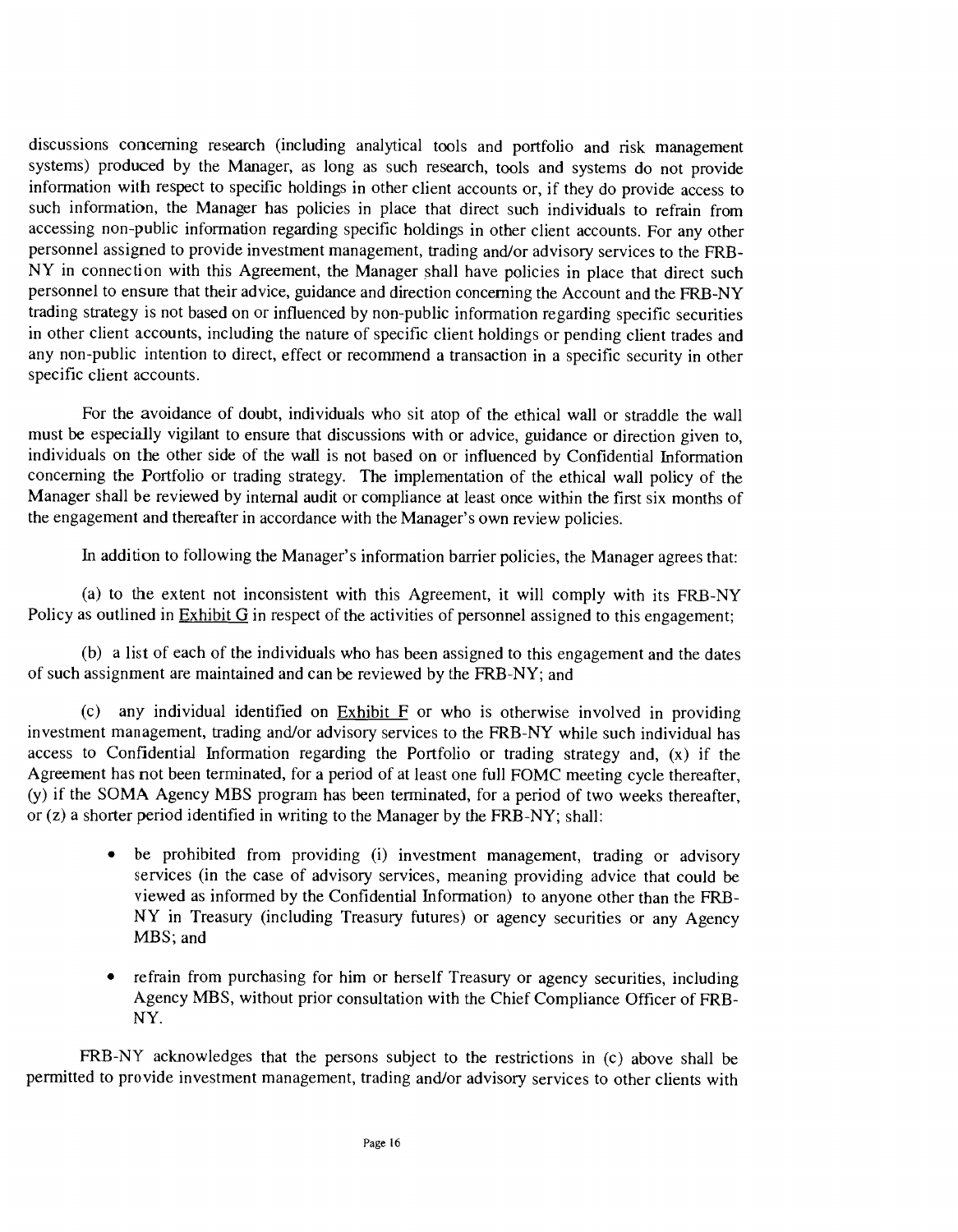respect to securities other than Treasury or agency securities or any Agency MBS, including providing general market views and market views related to securities other than Treasury or agency securities or any Agency MBS except as noted in (d) below. The period set forth in (c) above shall commence at such time as an individual no longer has access to Confidential Information regarding the Portfolio or trading strategy.

(d) Individuals who participate on a regular basis in the manager daily calls shall be prohibited from providing investment management, trading and/or advisory services to anyone other than the FRB-NY. The prohibition in this subsection (d) is limited to the provision of investment management, trading and advisory services. It does not extend to other non-investment management, trading or advisory matters, such as firm research, modeling, technology development and/or enhancement, or training provided that such matters do not require the use of Confidential Information. If a contingency situation arises and the Manager does not have anyone available to participate on a regular basis on the daily calls who is ordinarily subject to this subsection (d), the Manager should consult with the FRB-NY to discuss options (including the possibility that the Manager not be represented on the daily calls) and to determine whether and to what extent this section (d) applies in the context of the contingency.

The Manager may request a waiver to permit individuals who would otherwise be prohibited from providing investment management or advisory services to clients other than the FRB-NY to provide limited investment management, trading and advisory services where the Manager believes that there is no risk of an actual or apparent conflict of interest. Whether such a waiver request is granted shall be within the sole discretion of the FRB-NY. The FRB-NY may also opt to relax the prohibition in this subsection (d) without a waiver request if, in the FRB-NY's view, the prohibition is no longer required.

If an individual subject to the prohibition in this subsection (d) is reassigned such that he or she would no longer participate on a regular basis in the manager daily calls, the prohibition in this subsection (d) on providing investment management, trading and/or advisory services shall continue until the next FOMC meeting or for two weeks, whichever is longer, which period shall commence at such time as such individual is reassigned. For the avoidance of doubt, , the individuals subject to the prohibition in this subsection (d) are also subject to subsection (c)..

#### 19. Representations and Warranties

The parties agree that they shall provide prompt notice (i) of any material changes regarding the information about itself in this Agreement, or (ii) if any of the representations or warranties in this Section are no longer true or completely accurate in any material respects.

### (a) The FRB-NY represents, warrants and covenants, as of the date hereof, that:

- the FRB-NY has the power and authority, and the legal right, to execute, deliver and  $(i)$ perform this Agreement and all obligations required hereunder;
- $(ii)$ the FRB-NY has taken all necessary organizational action to authorize this Agreement on the terms and conditions hereof, the execution, delivery and performance of this Agreement and the performance of all obligations imposed upon it hereunder;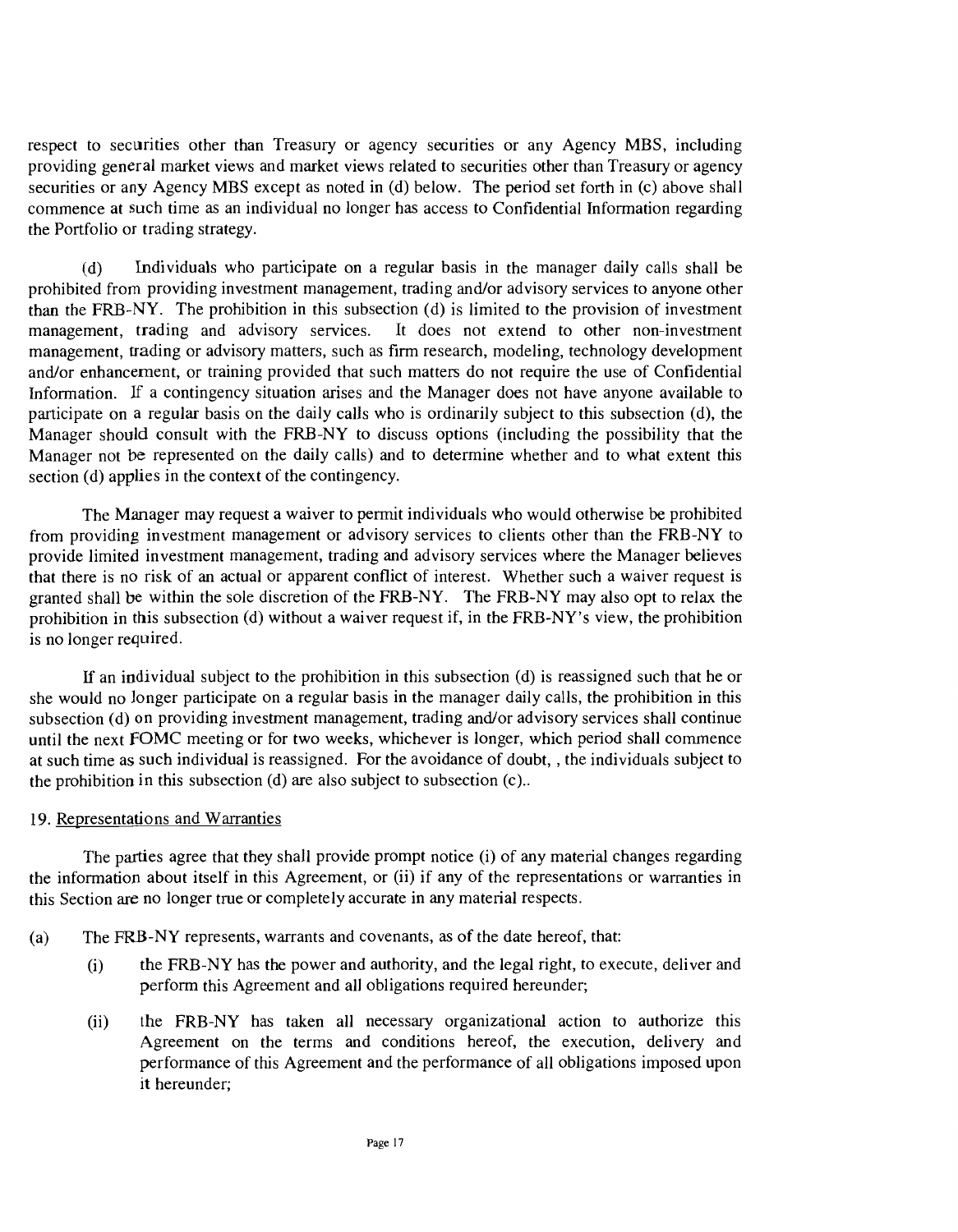- all transactions in Agency MBS authorized by the FRB-NY in the Investment  $(iii)$ Guidelines (collectively, 'Obligations") are within the FRB-NY's power, are duly authorized by the FOMC and, when duly entered into with a counterparty, will be the legal, valid and binding Obligations of the FRB-NY;
- the FRB-NY's execution, delivery and performance of this Agreement and all  $(iv)$ obligations required hereunder and the transactions and agreements which the Manager enters on behalf of the FRB-NY with a counterparty pursuant to this Agreement will not violate any applicable law, rule, regulation, governing document, contract or other material agreement binding upon the FRB-NY and no governmental or other notice or consent is required in connection with the execution, delivery or performance of this Agreement by the FRB-NY or of any agreements governing or relating to Obligations;
- (y) represents, in connection with purchasing or selling Agency MBS for the Account, that the FRB-NY is a "qualified institutional buyer" as defined in Rule 144A under the Securities Act of 1933, as amended.;
- the FRB-NY represents that the assets of the Account do not constitute assets of (a)  $(vi)$ an employee benefit plan (as defined in Section 3(3) of the Employee Retirement Income Security Act of 1974 ("ERISA")), whether or not subject to Title I of ERISA; (b) a plan described in Section 4975(e)(1) of the Internal Revenue Code; or, (e) an entity whose underlying assets are assets of a plan described in (a) or (b) by reason of such plan's investment in the entity; and
- the assets in the Account are free from all liens and charges, and undertakes that no  $(vii)$ liens or charges will arise from the act or omissions of the FRB-NY which may prevent the Manager from giving a first priority lien or charge on the assets solely in connection with the Manager's authority to direct the deposit of margin or collateral to the extent necessary to meet the obligations of the Account with respect to any investments made pursuant to the Investment Guidelines.
- (b) The Manager represents, warrants and covenants, as of the date hereof, that:
	- (i) the Manager is a Delaware limited partnership and has the power and authority, and the legal right, to execute, deliver and perform this Agreement and all obligations required hereunder and the Agreement constitutes a legal, valid and binding obligation of the Manager;
	- the Manager has taken all necessary organizational action to authorize this  $(ii)$ Agreement on the terms and conditions hereof, the execution, delivery and performance of this Agreement and the performance of all obligations imposed upon it hereunder;
	- the Manager's execution, delivery and performance of this Agreement and all  $(iii)$ obligations required hereunder will not violate any applicable law, rule, regulation, governing document (e.g., limited liability company agreement), contract or other material agreement binding upon the Manager;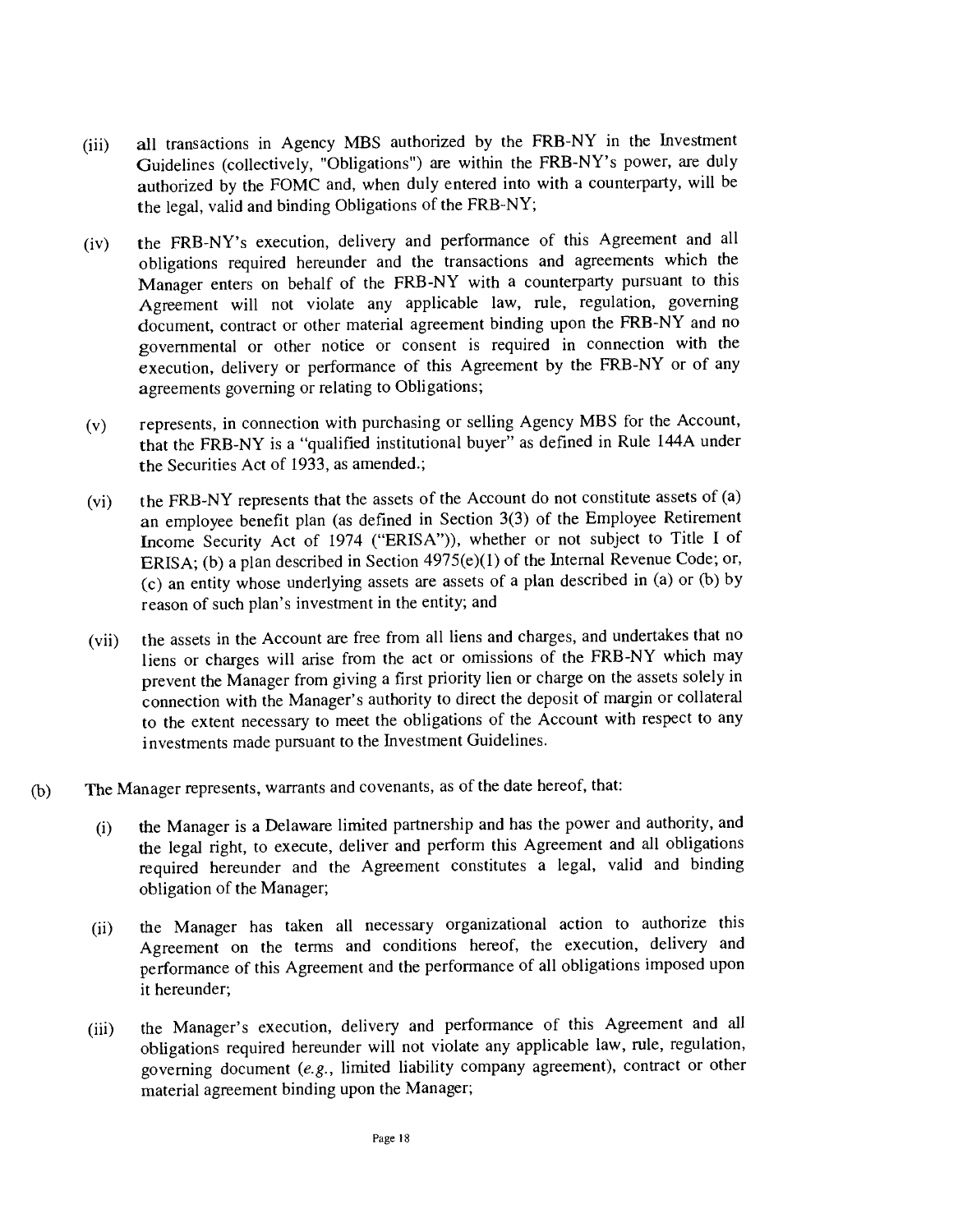- (iv) the Manager is not currently subject to any public or, to its knowledge, any nonpublic investigations, existing enforcement actions, or insolvency proceedings, or any pending enforcements actions that are material to its management of the Account. For the avoidance of doubt, routine or sweep regulatory examinations do not constitute investigations. Unless prohibited by law or negotiation, the Manager shall immediately notify the FRB-NY if it becomes aware of any such investigations, actions or proceedings; and
- (y) the Manager is duly registered as an investment adviser with the Securities and Exchange Commission pursuant to the Investment Advisers Act of 1940, as amended, and that such registration is in full force and effect.

### 20. Delivery of Part II of Form ADV

The FRB-NY acknowledges it has received, at least 48 hours prior to the execution of this Agreement, a copy of Part II of the Manager's Form ADV, as amended.

#### 21. Severable

Any term or provision of this Agreement that is invalid or unenforceable in any applicable jurisdiction shall, as to such jurisdiction, be ineffective to the extent of such invalidity or unenforceability without rendering invalid or unenforceable the remaining terms or provisions of this Agreement in any jurisdiction.

#### 22. Applicable Law and Submission to Jurisdiction

This Agreement and the rights and obligations herein shall be governed by Federal law, and in the absence of controlling Federal law, in accordance with the laws of the State of New York, notwithstanding New York's conflict of law rules. Any legal action, suit or proceeding arising out of or in connection with this Agreement shall only be brought in the United States District Court for the Southern District of New York. For these purposes, the FRB-NY and the Manager submit to the jurisdiction of such court.

### 23. Notices and Assertions

The Manager shall inform the FRB-NY concerning any possible change in control of the Manager as soon as such information is made available to the public.

The Manager shall certify to the FRB-NY on a quarterly basis in writing that the Manager complies in all material respects with this Agreement, including its Investment Guidelines, or identifies and provides a rationale for any exceptions.

### 24. Staffing and Key Personnel

Exhibit F hereto sets forth the Manager's key personnel assigned to this engagement. The Manager agrees to consult with FRB-NY before removing any key personnel from this engagement. In addition, the Manager shall provide to FRB-NY, and update on a regular basis, a staffing plan for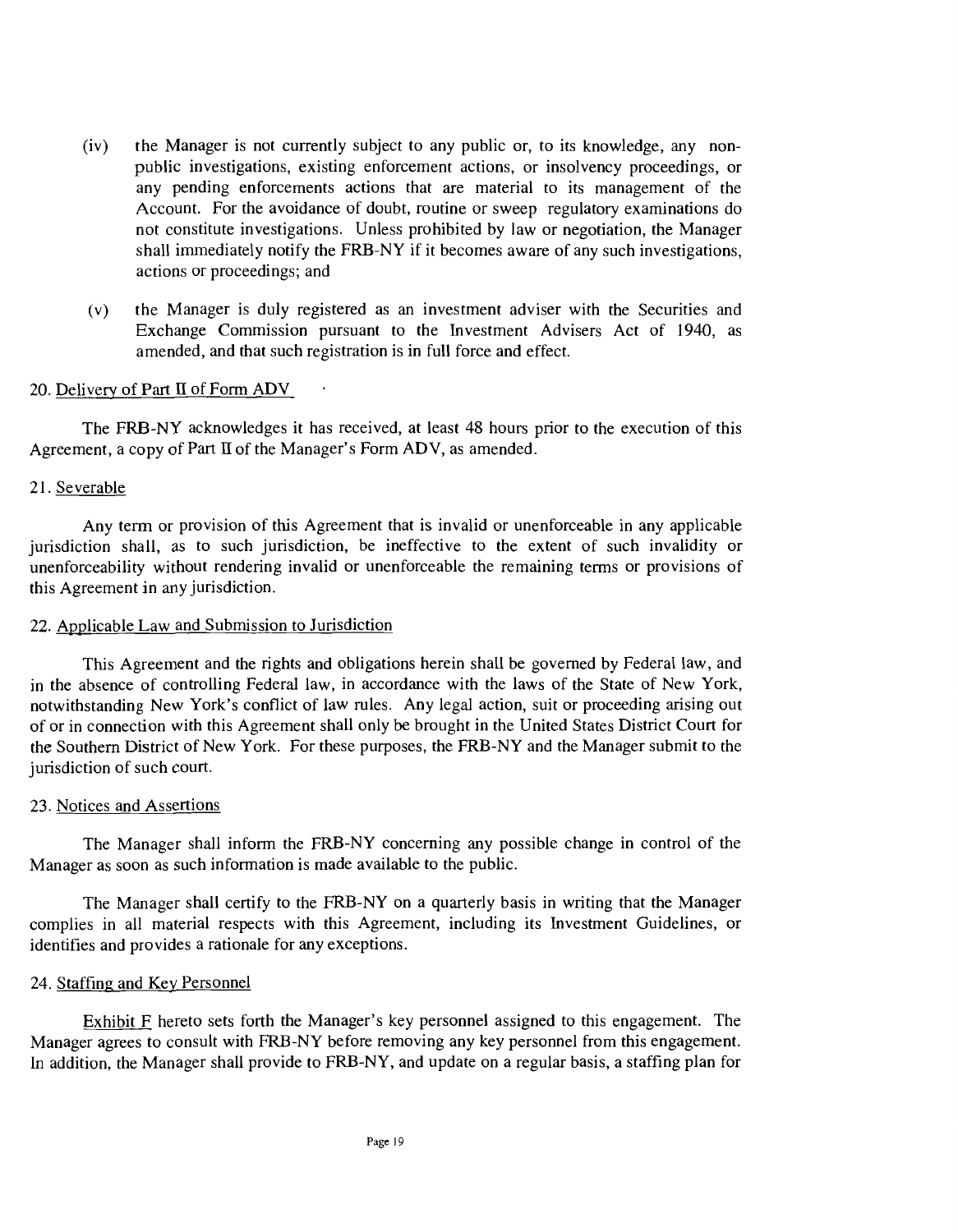the services contemplated hereby, including detail of the employees involved and their responsibilities.

#### 25. Survival

The following Sections shall survive any termination of this Agreement: 12, 13, 15, 16, 18 (cooling off periods), 19, 21, 22, 25, 27 - 30.

#### 26. Compliance with Laws and Regulations

The Manager shall conduct the appointment at all times in accordance with all laws and regulations applicable to it, including anti-money laundering ("AML"), counter-terrorist financing ("CTF"), and U.S. Office of Foreign Assets Control ("OFAC") laws and regulations. The Manager shall provide the FRB-NY on request with summaries or copies of its policies and procedures to ensure compliance with laws, including applicable AML, CTF, and OFAC laws and regulations. Manager shall respond to reasonable inquiries from the FRB-NY's Chief Compliance Officer with respect to compliance with laws and regulations.

#### 27. No Waiver

No failure on the part of the Manager or FRB-NY to exercise, and no course of dealing with respect to, and no delay in exercising, any right, power, privilege or remedy hereunder shall operate as a waiver thereof; nor shall any single or partial exercise by the Manager or FRB-NY of any right, power, privilege or remedy hereunder preclude any other or further exercise thereof or the exercise of any other right, power, privilege or remedy. The rights, powers, privileges and remedies herein provided are cumulative and are not exclusive of any rights, powers, privileges and remedies provided by law.

#### 28. Amendments

This Agreement may only be amended by a written instrument executed by the Manager and FRB-NY, except that the FRB-NY may, (a) in its sole discretion upon written notice to the Manager, amend Exhibit C or Exhibit E from time to time as it sees fit and (b) amend Exhibit A following reasonable notice to, and consultation with, the Manager. For the avoidance of doubt, provided that the FRB-NY satisfies the notice and consultation requirement, the FRB-NY may amend Exhibit A as it sees fit.

#### 29. Integration

The following exhibits, each as amended from time to time, form an integral part of this Agreement as if set forth fully herein: Exhibit A, Investment Guidelines; Exhibit B, Power of Attorney; Exhibit C, Authorized Counterparties; Exhibit D, Fee Schedule and Payment Procedures; Exhibit E, Designated Representatives of the FRB-NY; Exhibit F, Key Personnel and Exhibit G, FRB-NY Policy. The following shall be the order of primacy in the event of any inconsistencies: Exhibit A, Exhibit D, Exhibit C, the body of this Agreement, Exhibit G, Exhibit B, Exhibit E, and Exhibit F. This Agreement constitutes the entire agreement between the parties relating to the subject matter hereof and supersedes in its entirety the Investment Management Agreement dated December 30, 2008 and all prior agreements between the parties relating to the subject matter hereof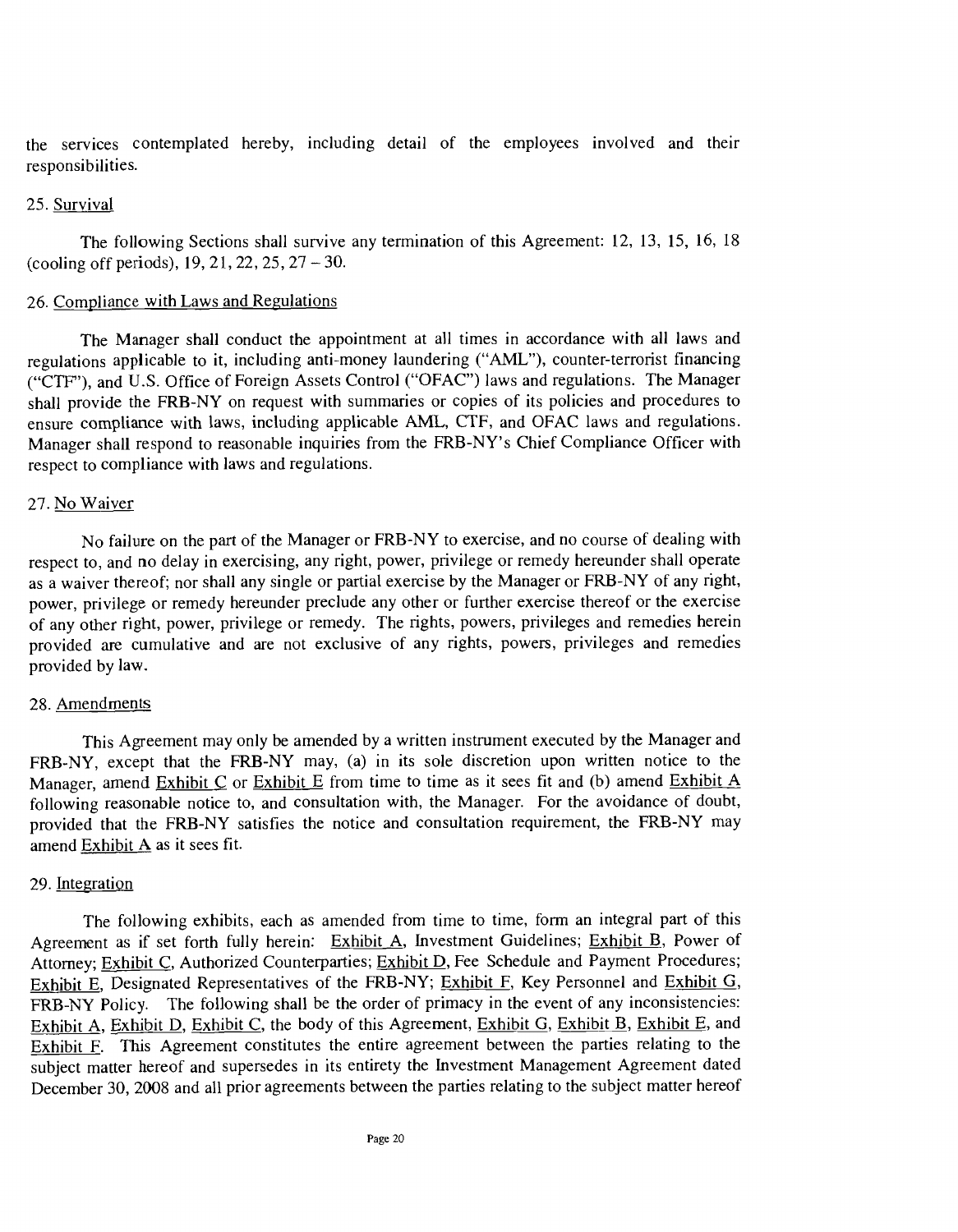except for the Confidentiality Agreement between the Manager and the FRB-NY dated December 19, 2008.

### 30. Counterparts

This Agreement may be executed in counterparts, each of which shall be an original but all of which together shall constitute one agreement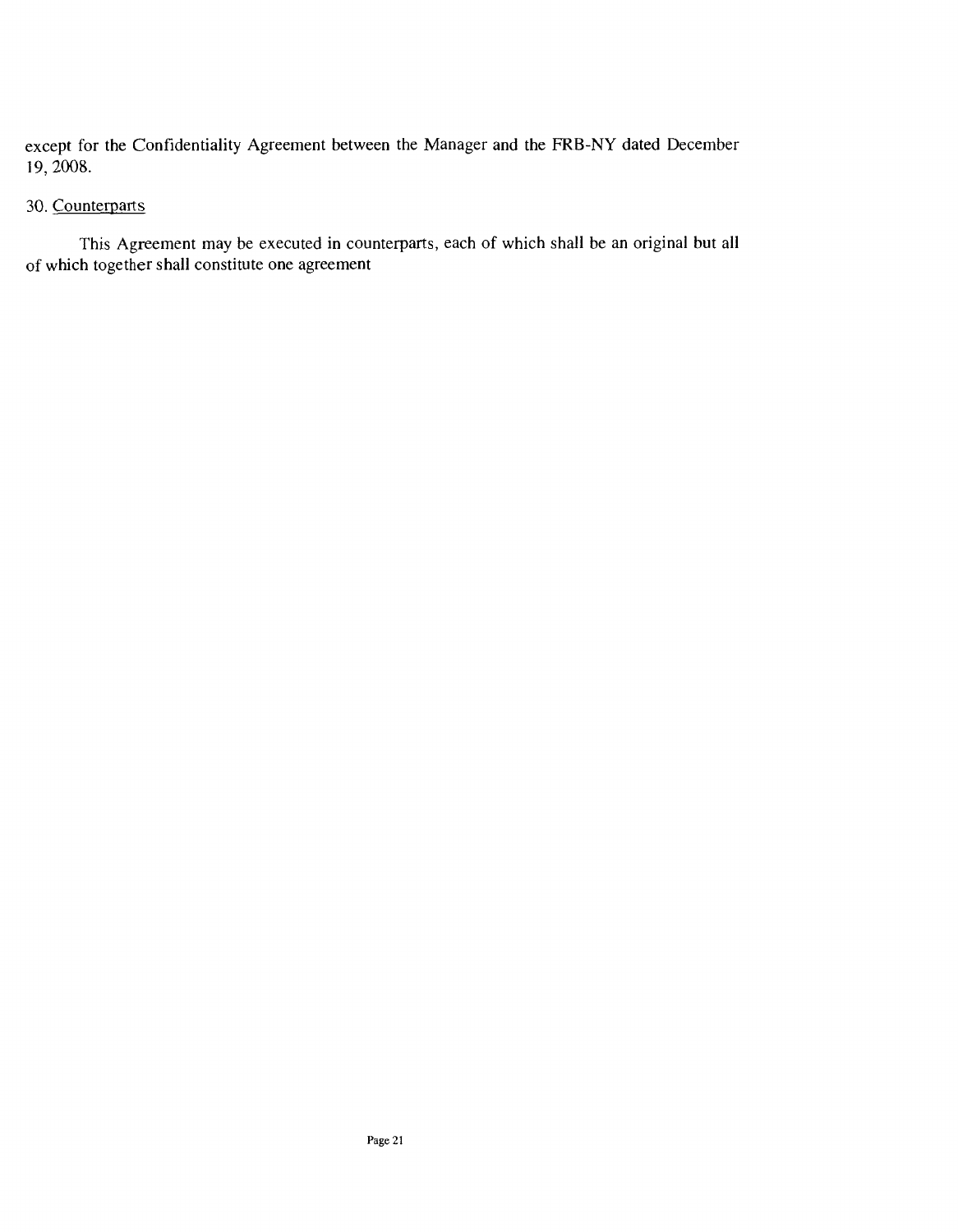EXECUTED on the date first above written.

 $\sim 10^7$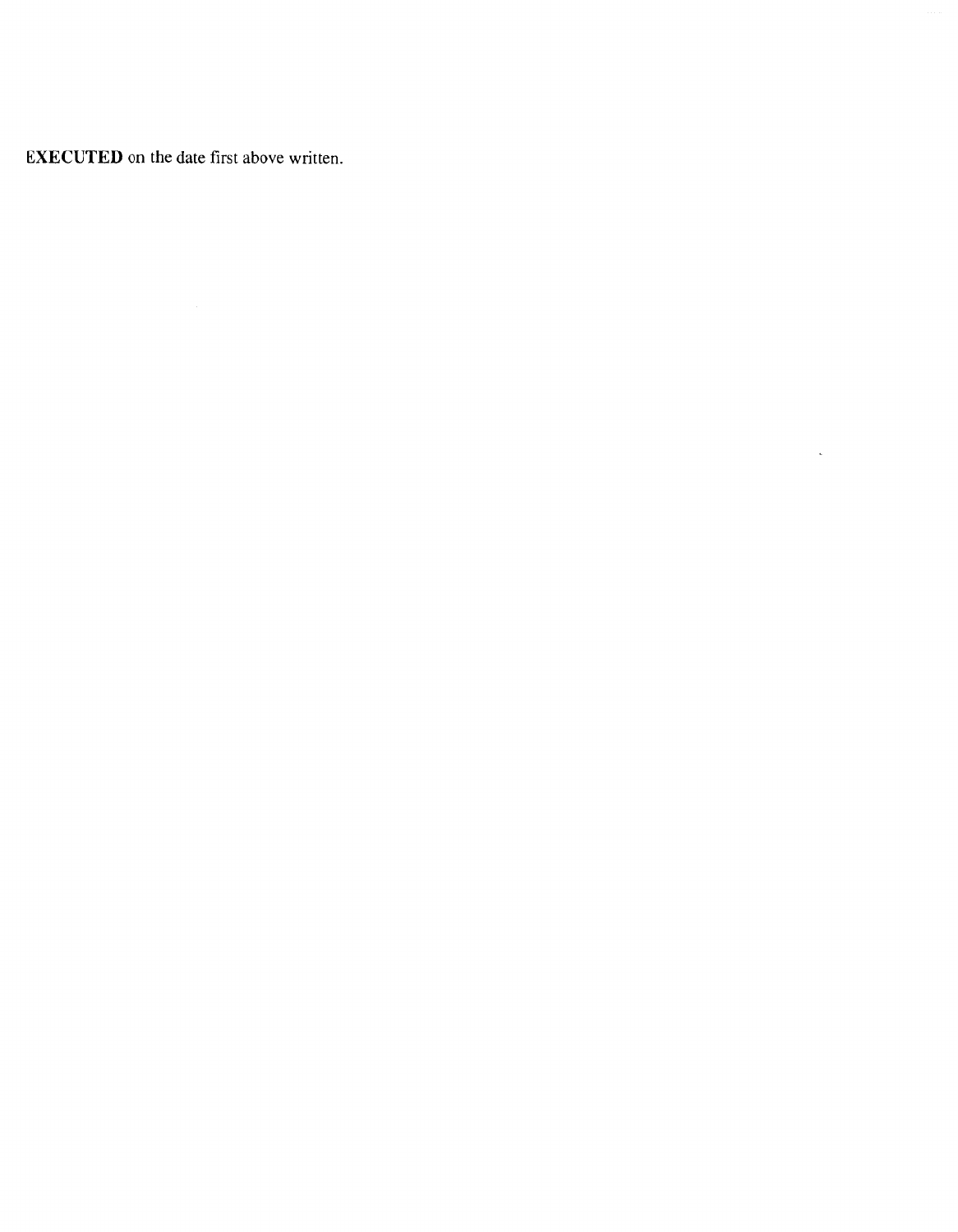# **Schedule of Exhibits:**<br>Exhibit A Investm

- Exhibit A Investment Guidelines<br>Exhibit B Power of Attorney
- Power of Attorney
- Exhibit C Authorized Counterparties<br>Exhibit D Fee Schedule and Payment
- Exhibit D Fee Schedule and Payment Procedures<br>Exhibit E Designated Representatives of the FRB
- Exhibit E Designated Representatives of the FRB-NY<br>Exhibit F Key Personnel
- Exhibit F Key Personnel<br>Exhibit G FRB-NY Polic
- FRB-NY Policy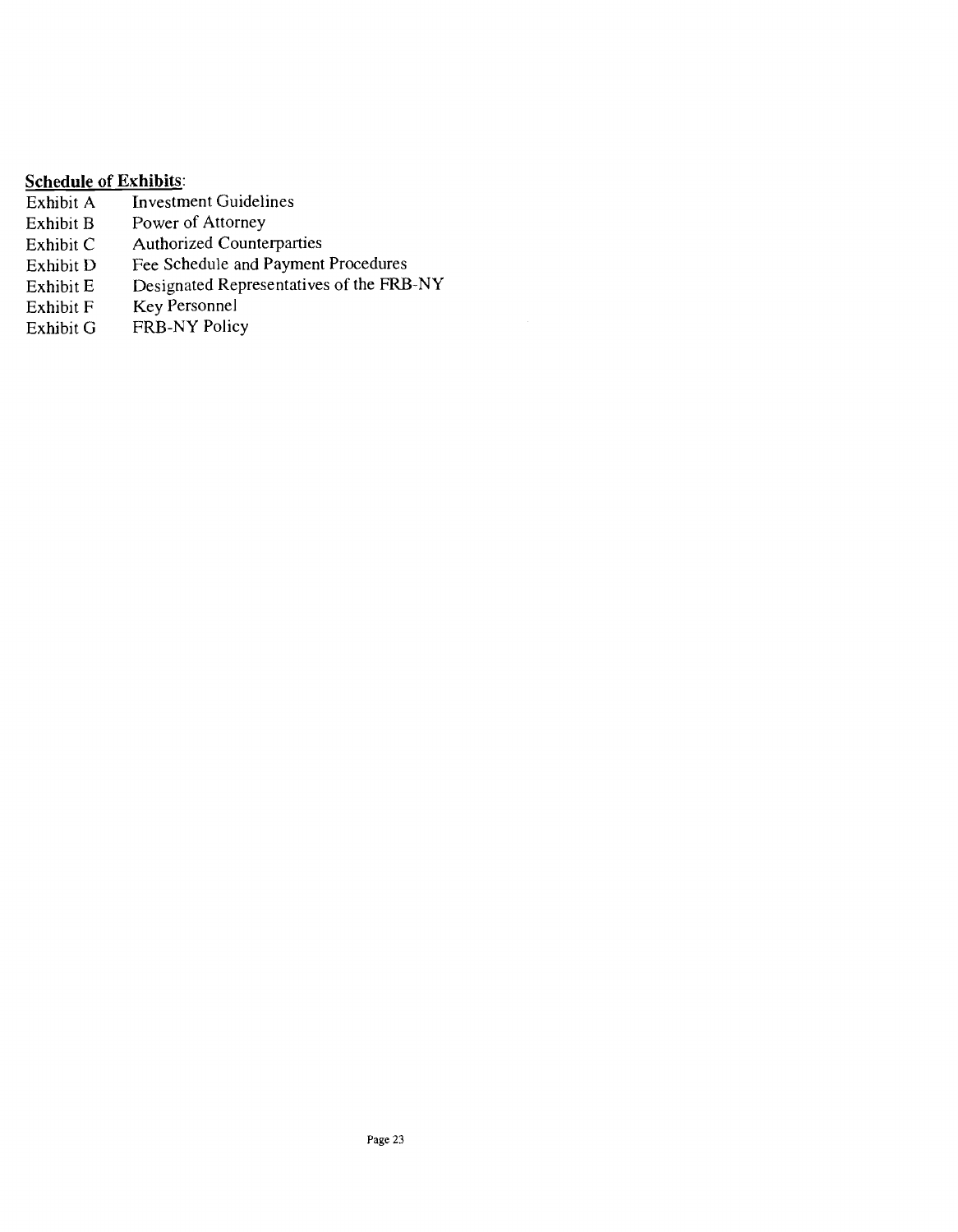# EXHIBIT A INVESTMENT GUIDELINES

### I. Policy Objective

الرعماناليست. ان

The policy objective is to provide support to mortgage and housing markets and to foster improved conditions in financial markets more eneral1v,

 $\mathcal{L}^{\pm}$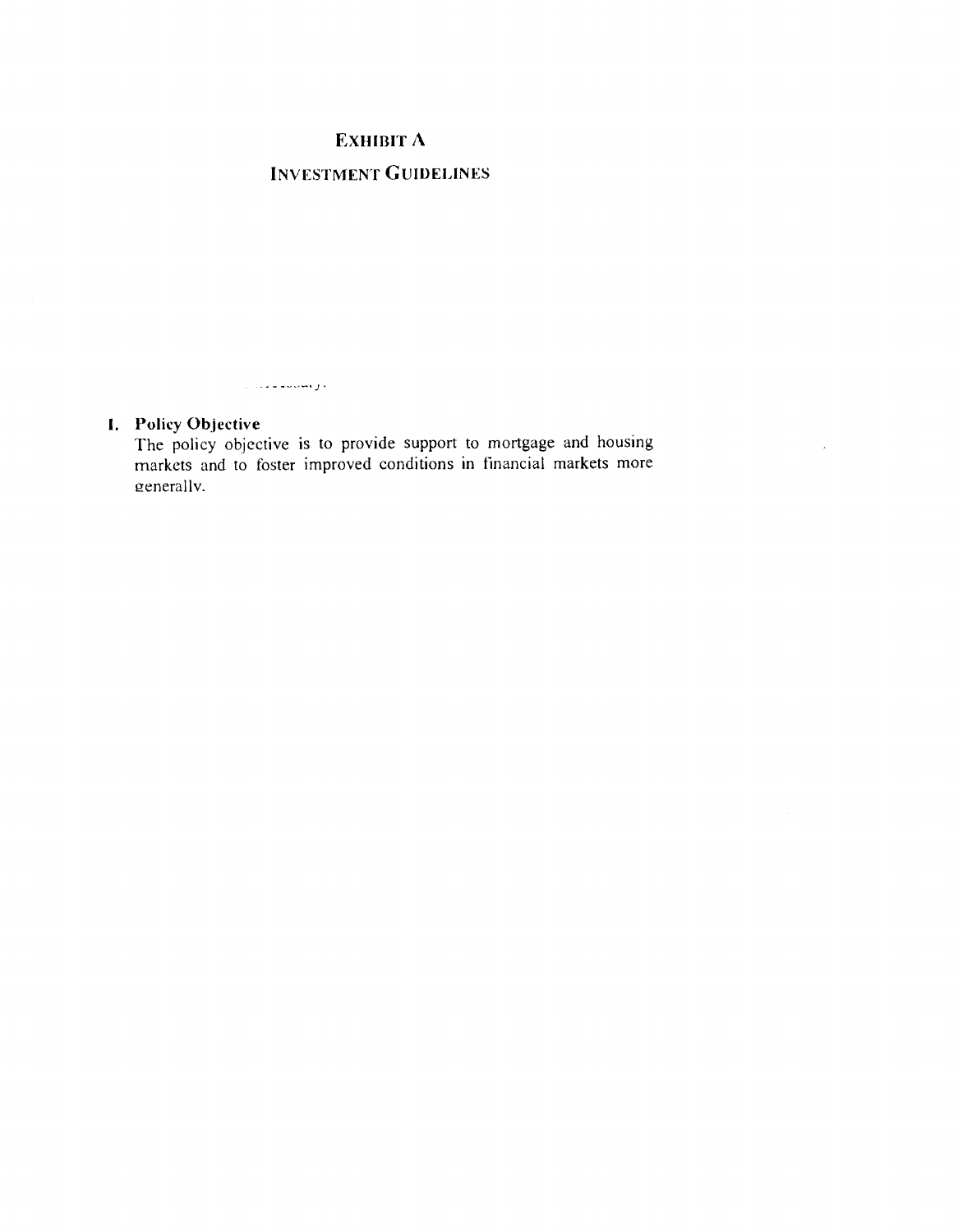# ExHIBIT B

### POWERS OF ATTORNEY

DATE:

RE: FEDERAL RESERVE BANK OF NEW YORK (THE "CLIENT")

ACCOUNT NUMBER:

ATTENTION: THIS IS TO CONFIRM THE APPOINTMENT OF, AND ACCEPTANCE BY, [12]

AS INVESTMENT MANAGER TO MANAGE, SUPERVISE AND DIRECT THE INVESTMENTS OF AND FOR THE ABOVE CAPTIONED ACCOUNT (THE "ACCOUNT"), WHICH APPOINTMENT INCLUDES THE AUTHORITY TO ACT AS AGENT AND ATTORNEY-IN-FACT FOR AND ON BEHALF OF THE ACCOUNT WITH FULL AND COMPLETE AUTHORITY (I) TO PURCHASE, SELL, EXCHANGE, CONVERT AND OTHERWISE TRANSACT IN ANY AND ALL STOCKS, BONDS, CASH HELD FOR INVESTMENT AND OTHER ASSETS AS [ ] MAY SELECT; AND (II) TO ESTABLISH ACCOUNTS AND EXECUTE SECURITIES TRANSACTIONS WITH ONE OR MORE SECURITIES BROKER/DEALER FIRMS AND OTHER FINANCIAL INTERMEDIARIES AS [ j MAY SELECT. No CASH OR SECURITIES DUE TO OR HELD FOR THE ACCOUNT SHALL BE PAID OR DELIVERED TO  $[$  ], EXCEPT IF EXPRESSLY DIRECTED AND APPROVED BY THE CLIENT.

IT IS FURTHER UNDERSTOOD THAT [ ] MAY DELIVER TO ANY SECURITIES BROKER/DEALER FIRM EXECUTING TRANSACTIONS ON BEHALF OF THE ACCOUNT A COPY OF THIS DOCUMENT AS EVIDENCE OF THE AUTHORITY OF [  $\qquad$  ] TO ACT AS AGENT AND ATTORNEY-IN-FACT FOR AND ON BEHALF OF THE ACCOUNT.

VERY TRULY YOURS,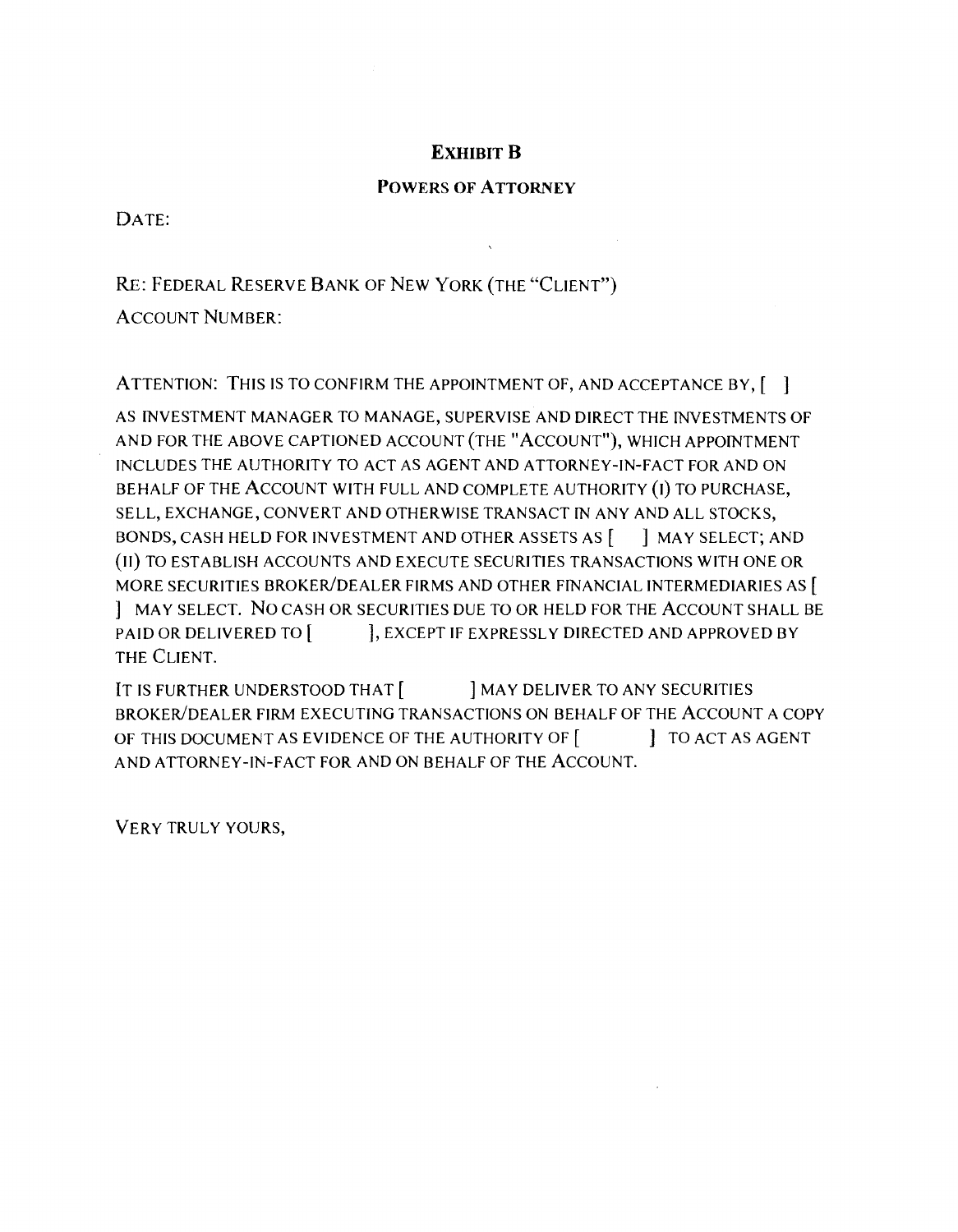# EXHIBIT C

# **AUTHORIZED COUNTERPARTIES**

### PRIMARY DEALERS

BNP Paribas Securities Corp. Banc of America Securities LLC Barclays Capital Inc. Cantor Fitzgerald & Co. Citigroup Global Markets Inc. Credit Suisse Securities (USA) LLC Daiwa Securities America Inc. Deutsche Bank Securities Inc. Dresdner Kleinwort Securities LLC Goldman, Sachs & Co. HSBC Securities (USA) Inc. J. P. Morgan Securities Inc. Mizuho Securities USA Inc. Morgan Stanley & Co. Incorporated RBS Securities, Inc. UBS Securities LLC.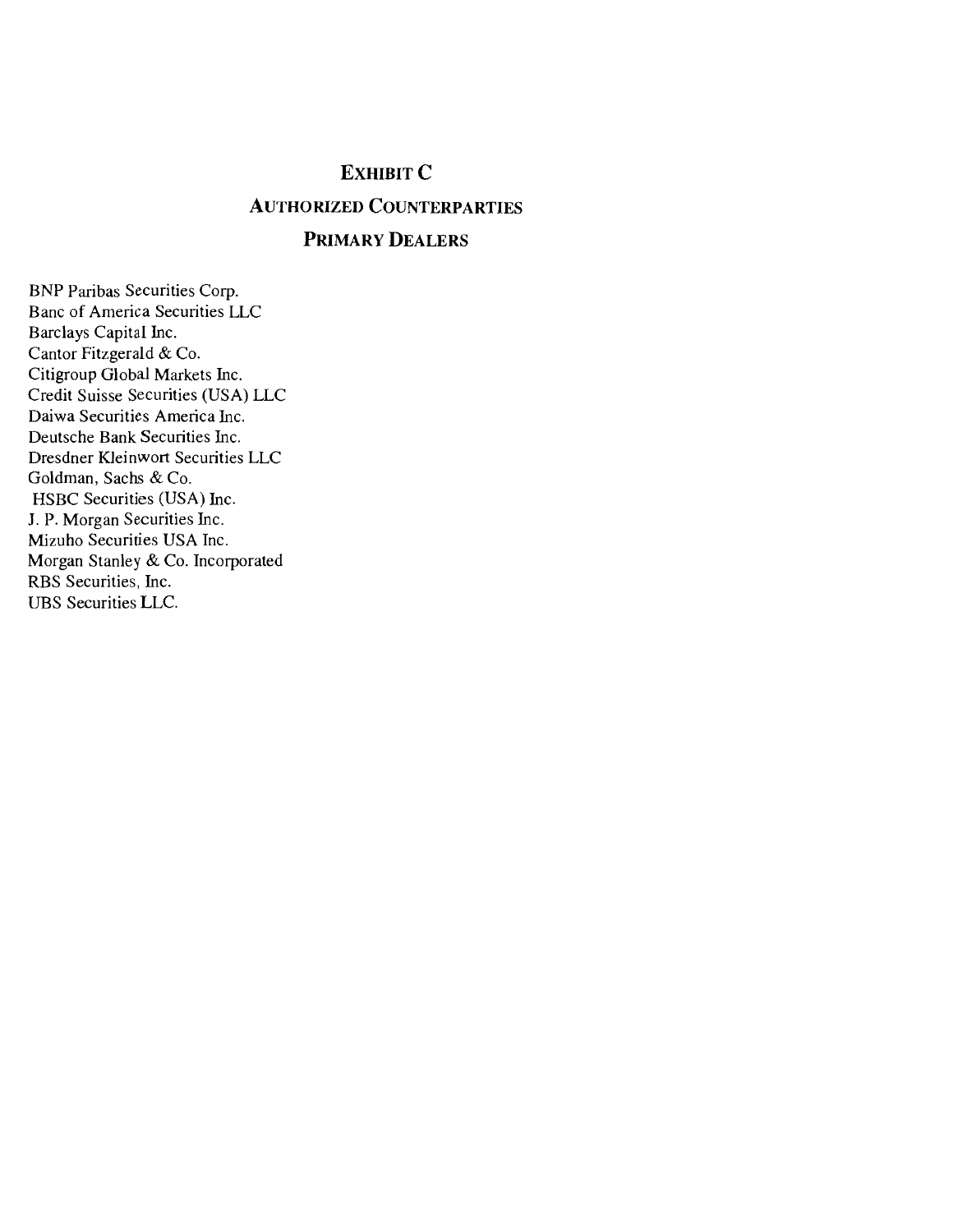# **EXHIBIT D**

# FEE SCHEDULE AND PAYMENT PROCEDURES

December 30, 2008

The FRB-NY will pay to Manager each calendar quarter, as full compensation for services rendered, a management fee based on the average quarterly notional value of the Agency MBS in the Portfolio (based on the records of the Custodian) calculated monthly as of the last day of each month and payable quarterly at the end of each such calendar quarter. The quarterly fee rate will be equal to 1/16th of the annual rate of 1.25 basis points. For purposes of this Exhibit D, notional amount shall mean the Current Face amount of the Agency MBS, including unsettled Trades and TBA's and not to be reduced by the unsettled Current Face sold as part of dollar roll transactions. For the avoidance of doubt, the notional amount will be based upon the average notional amount of the entire program, inclusive of assets from all investment managers.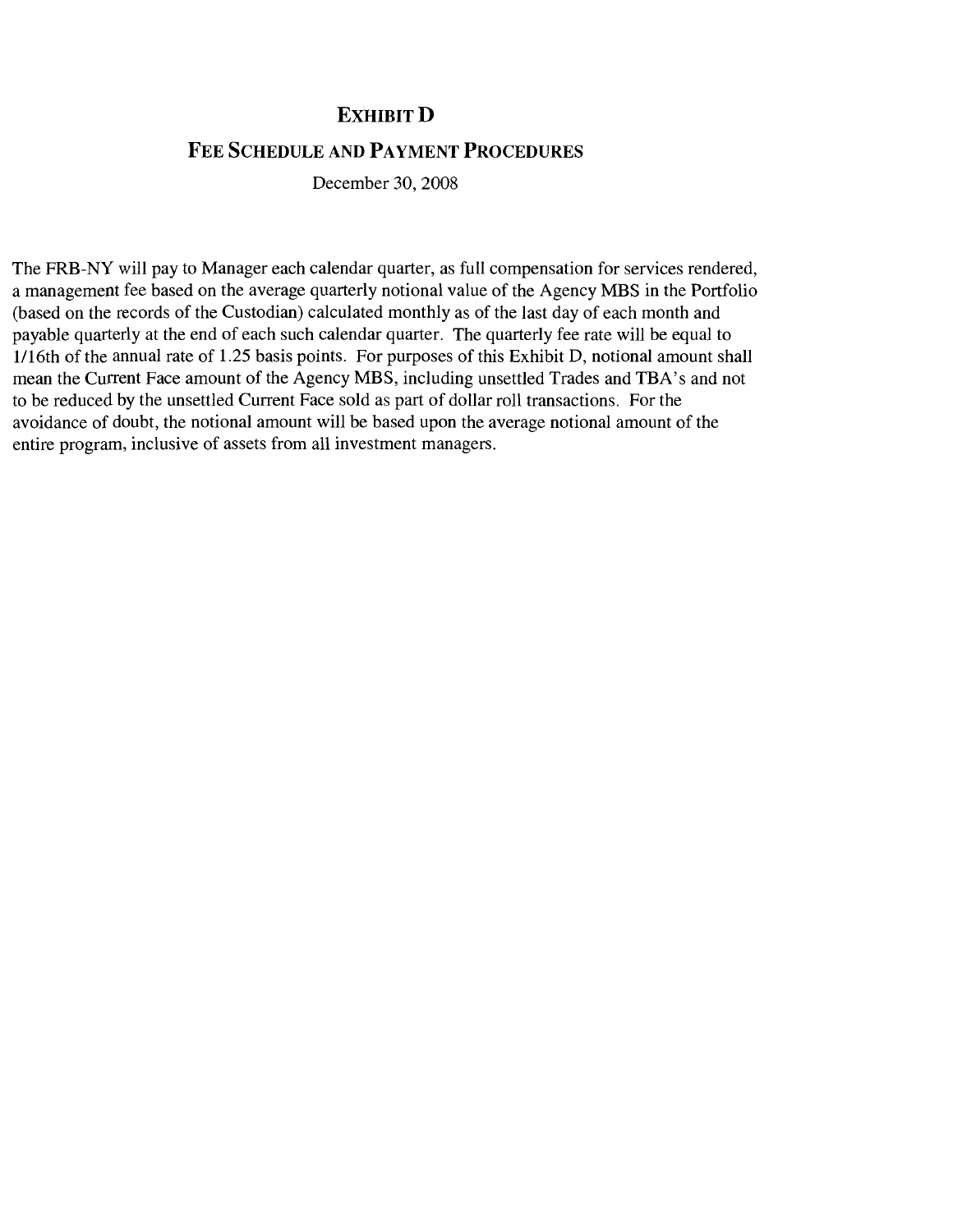# ExHIBIT E

DESIGNATED REPRESENTATIVES OF THE FRB-NY

 $\sim 10^{-11}$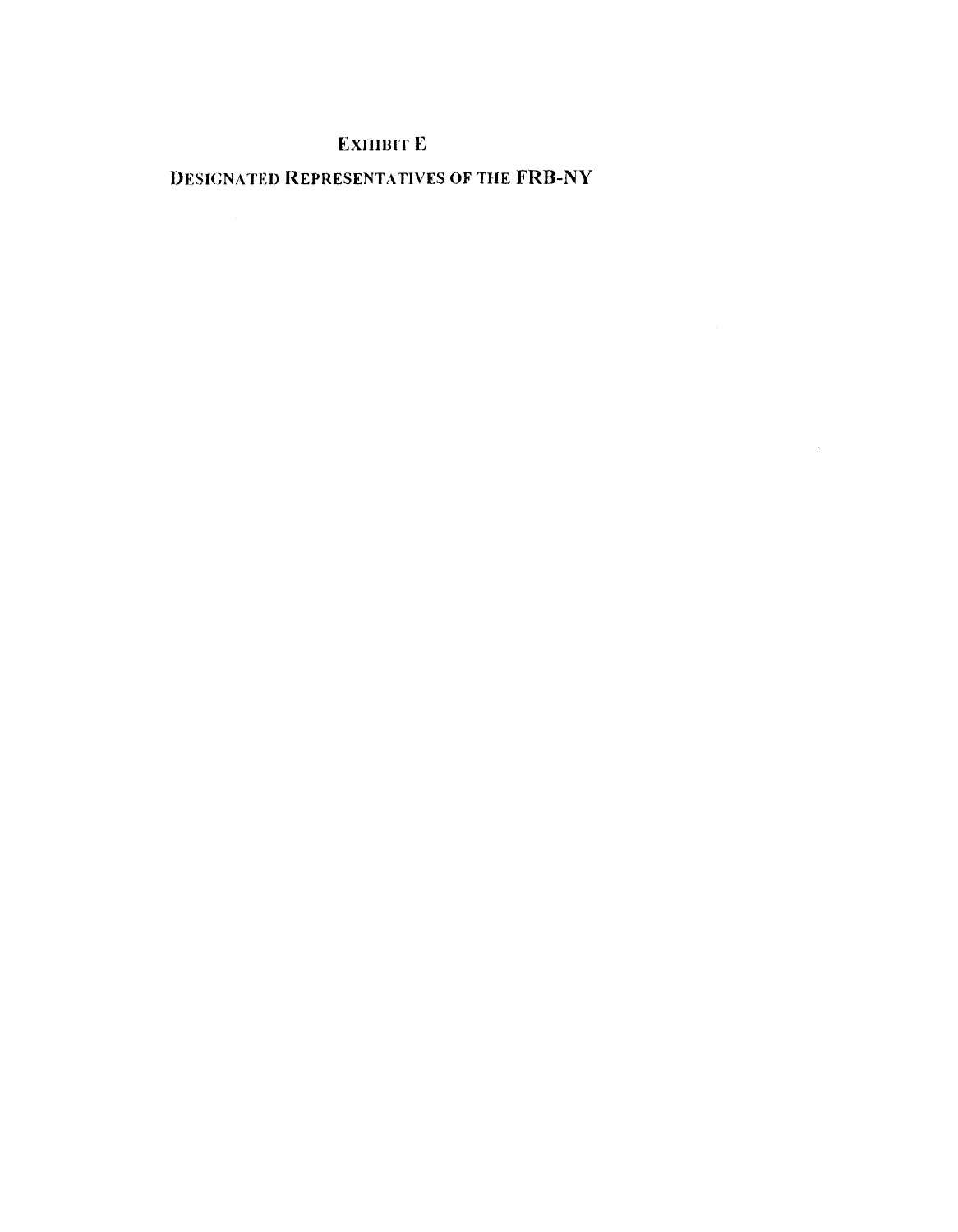EXHIBIT F

KEY PERSONNEL

 $\sim 10^{-10}$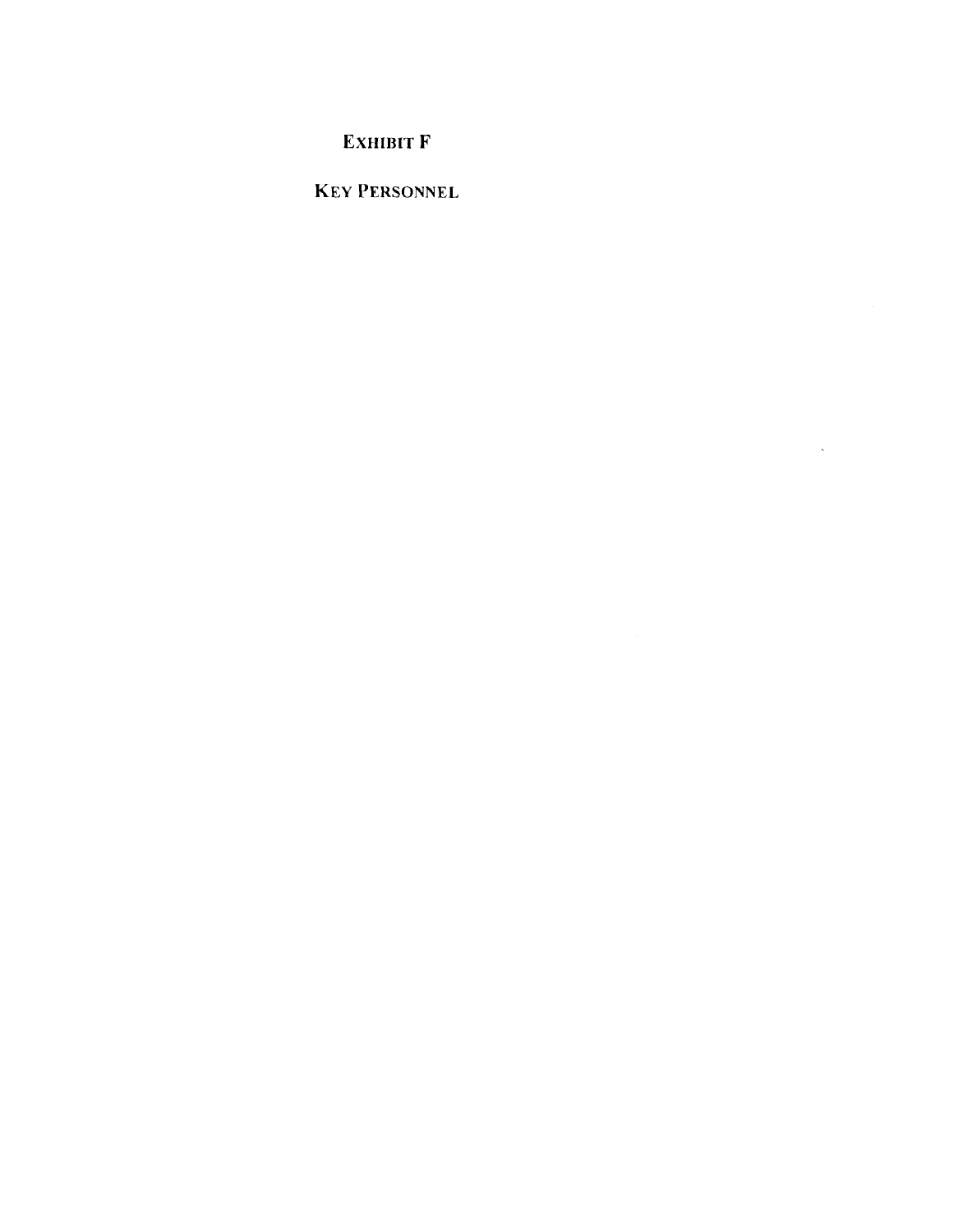# EXHIBIT G

# FRB-NY POLIcY

Goldman Sachs Asset Management, LP. Federal Reserve Bank of New York Mandate – Policies and Procedures

Terms not defined herein shall have the meanings ascribed to them in the Investment Management Agreement between GSAM and the FRB-NY dated as of April 17, 2009.

- Dedicated Portfolio Management and Trading Team
	- o FRB-NY portfolio management and trading team will be headed by and potentially one or more other individuals (the "FRB-NY Team").
		- $\blacksquare$ These individuals shall be listed on Exhibit F of the Agreement and shall be subject to the restrictions in the Agreement applicable to individuals listed on Exhibit F, including those under Section 18 with respect to providing investment management, trading or advisory services to anyone other than the FRB-NY in Treasury (including Treasury futures) or agency securities or any Agency MBS as further described in the Agreement.
		- These individuals also are expected to participate on a regular basis in the manager daily calls, and will therefore be subject to the restrictions applicable to such persons as set forth in the Agreement.
	- o One-Way Communications Permitted
		- Subject to the requirements of the Agreement, including without limitation those set forth in Section 18, the FRB-NY Team will be permitted to receive information from other employees of GSAM and its affiliates, including from GSAM portfolio management, but will not be permitted to share their views with respect to Treasury (including Treasury futures) or agency securities or any Agency MBS with GSAM or its affiliates. The FRB-NY Team may ask questions of such other personnel as approved by GSAM Legal or Compliance.
- Reporting
	- o The FRB-NY Team will report into a member of senior management of the Goldman Sachs Investment Management Division (the "FRB-NY Team Supervisor"). We currently expect that person to be

t the FRB-NY Team Supervisor could change

upon consultation with FRB-NY

It is not expected that the FRB-NY Team Supervisor will involved in providing investment or strategy advice to the FRB-NY or managing the Account.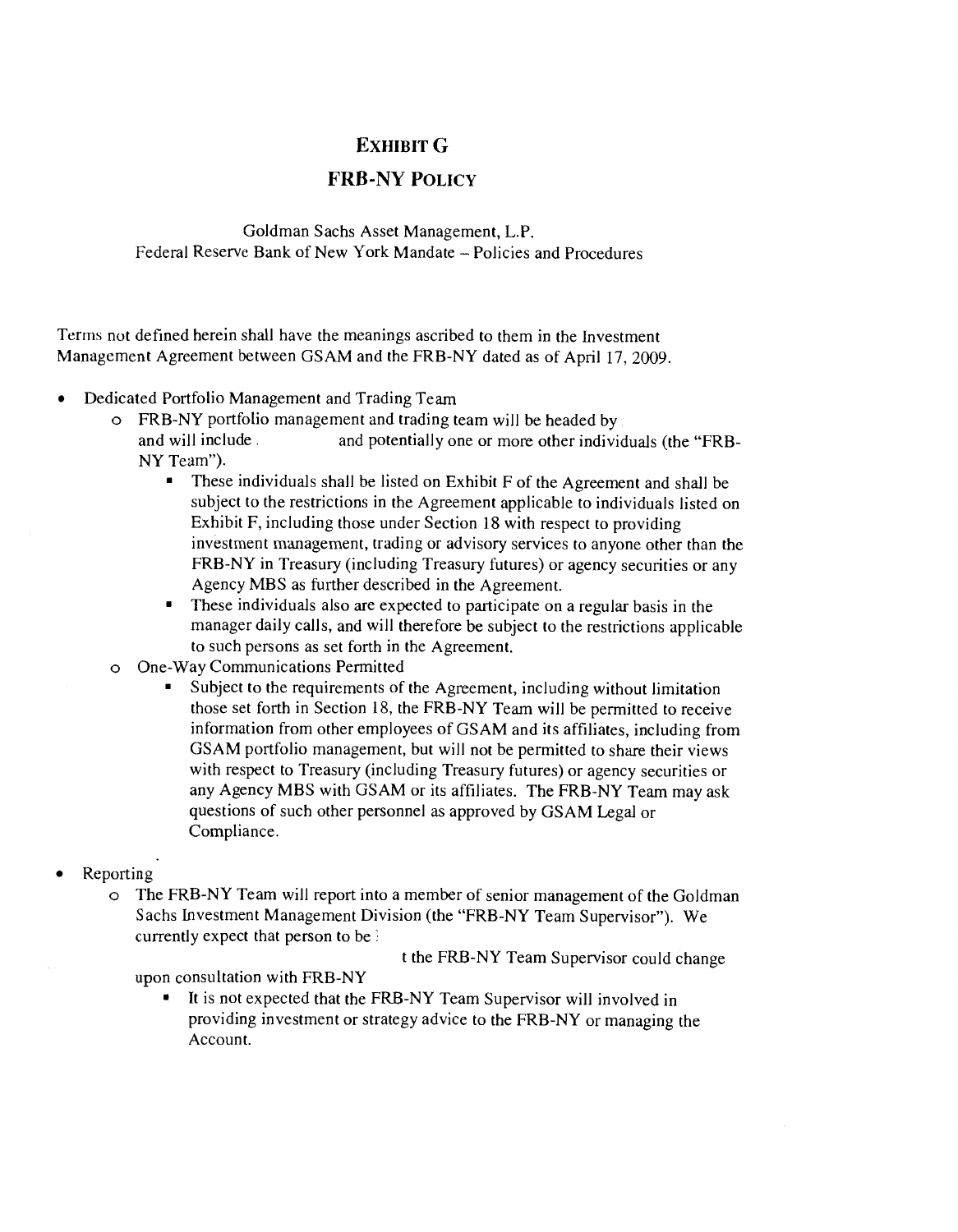- Physical and Technology Separation  $\bullet$ 
	- o The FRB-NY Team will be physically separated from other portfolio management personnel (currently expected to
	- o The FRB-NY Team trading and portfolio management systems will be segregated from the GSAM fixed income systems so that, while there may be common databases and portfolio tools, the other GSAM portfolio managers and traders cannot view the FRB-NY Team's trading activity.
- Support Functions
	- o The account will be supported by the same GSAM and Goldman Sachs support personnel that support other GSAM client accounts (personnel in these groups will not be dedicated to the FRB-NY Account). These support and services may include the Technology; Operations; Finance; Legal; Compliance; Internal Audit; Human Capital Management; Risk, Strategists and Modeling; and the GSAM Fixed Income Chief Operating Officer and other areas supported centrally within GSAM or Goldman Sachs, GSAM will not have support employees dedicated to the Account, and the employees undertaking support activities for the Account may not be physically or otherwise segregated from other GSAM or Goldman Sachs personnel. However, pursuant to existing policies, such personnel only share information on a need-to-know basis to support the management of the Account.
	- o Set forth below are the basic support groups and a general description of their roles:
		- Technology: Create, maintain, modify, troubleshoot and test applications and programs.
		- $\bullet$ Operations: Process, confirm and ensure accurate and timely settlement of transactions. Perform reconciliation of cash and security positions at the custodian.
		- $\bullet$ Finance: Support with respect to valuation, performance reporting, and other back-office functions.
		- Legal: Provide legal support, including with respect to contracts and guidance on regulatory matters.
		- Compliance: Provide compliance support, including with respect to monitoring FRB-NY Account compliance with guidelines and integrity with information barriers and restrictions on use of material non-public information.
		- $\blacksquare$ Internal Audit: Assist management in assessing and enhancing internal controls.
		- Human Capital Management: Assist with respect to personnel issues.  $\blacksquare$
		- Risk, Strategists and Modeling: Use a variety of quantitative measures such as Value at Risk (VaR), tracking error, and active weights to provide reports of market risk scenarios for portfolios, and where applicable uses stress tests to focus on extreme circumstances. Review market risk reports and discuss portfolio risks with portfolio managers. Assist and inform portfolio managers and business groups by developing and maintaining trading and pricing models and portfolio management tools.